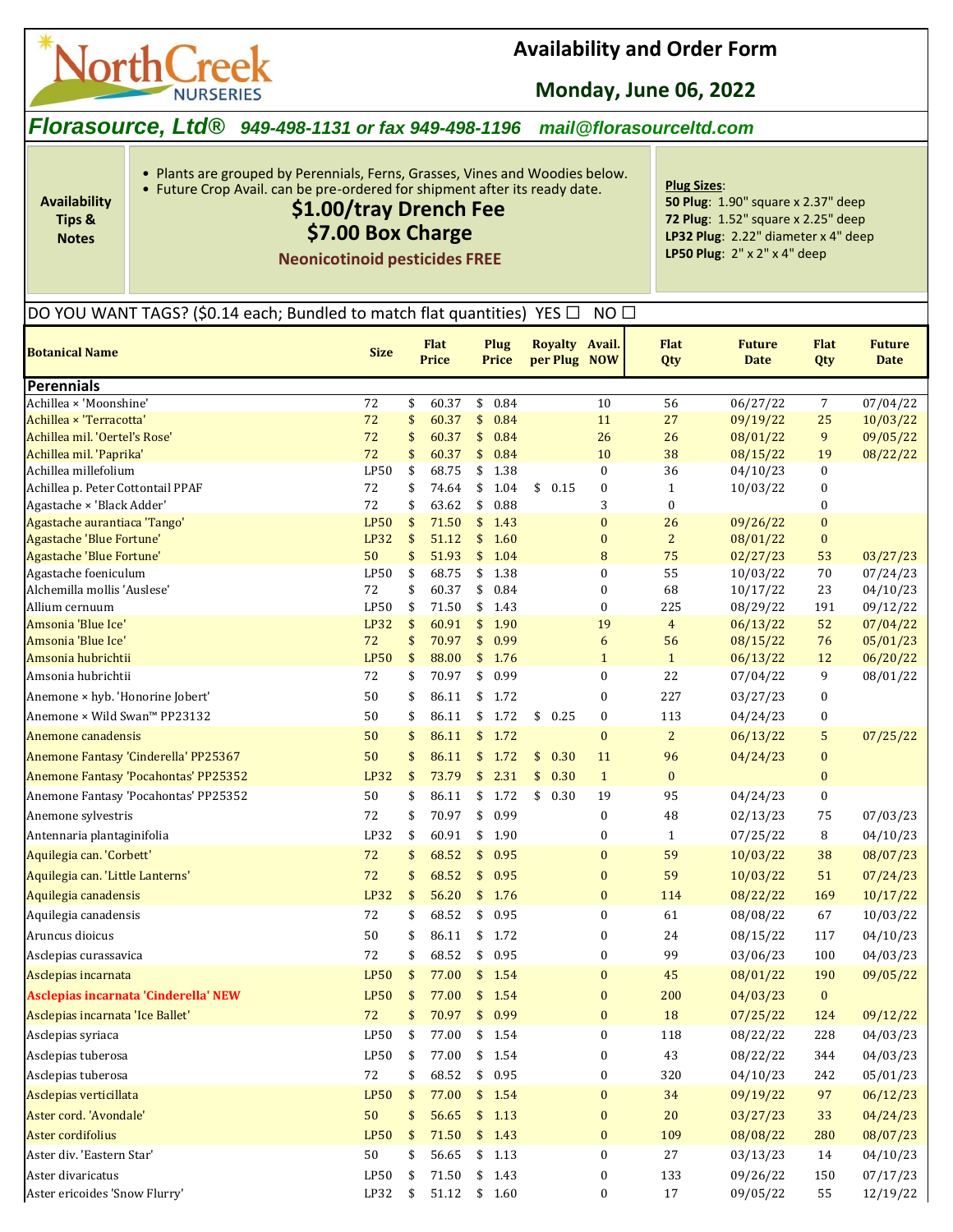| <b>Botanical Name</b>                       | <b>Size</b>                |               | <b>Flat</b><br><b>Price</b> | Plug<br><b>Price</b>  |      | Royalty Avail.<br>per Plug NOW |                      | <b>Flat</b><br>Qty   | <b>Future</b><br><b>Date</b> | <b>Flat</b><br>Qty | <b>Future</b><br><b>Date</b> |
|---------------------------------------------|----------------------------|---------------|-----------------------------|-----------------------|------|--------------------------------|----------------------|----------------------|------------------------------|--------------------|------------------------------|
| Aster ericoides 'Snow Flurry'               | 72                         | \$            | 63.62                       | \$0.88                |      |                                | $\bf{0}$             | 18                   | 03/13/23                     | 23                 | 04/10/23                     |
| Aster laevis 'Bluebird'                     | 50                         | \$            | 45.32                       | \$<br>0.91            |      |                                | $\mathbf{1}$         | 40                   | 05/15/23                     | 32                 | 06/05/23                     |
| Aster laevis 'Bluebird'                     | <b>LP50</b>                | \$            | 68.75                       | \$                    | 1.38 |                                | $\bf{0}$             | 20                   | 04/24/23                     | 50                 | 07/17/23                     |
| Aster lat. 'Lady in Black'                  | 50                         | \$            | 45.32                       | \$<br>0.91            |      |                                | $\boldsymbol{0}$     | $\mathbf{1}$         | 06/13/22                     | $\mathbf{1}$       | 06/20/22                     |
| Aster n-a 'Purple Dome'                     | LP50                       | \$            | 68.75                       | \$<br>1.38            |      |                                | $\boldsymbol{0}$     | 3                    | 07/25/22                     | 70                 | 08/22/22                     |
| Aster n-a 'Purple Dome'                     | 50                         | \$            | 48.72                       | \$                    | 0.97 |                                | $\boldsymbol{0}$     | 93                   | 03/13/23                     | 36                 | 03/27/23                     |
| Aster n-a 'Vibrant Dome' PP19538            | 50                         | \$            | 48.72                       | \$<br>0.97            |      | \$0.25                         | 9                    | $1\,$                | 09/19/22                     | 54                 | 06/12/23                     |
| Aster novae-angliae                         | <b>LP50</b>                | \$            | 71.50                       | \$                    | 1.43 |                                | $\boldsymbol{0}$     | 87                   | 08/15/22                     | 108                | 09/26/22                     |
| Aster novae-angliae 'Grape Crush' PPAF NEW  | 50                         | \$            | 58.92                       | \$                    | 1.18 | 0.16<br>\$                     | 3                    | 22                   | 10/03/22                     | 24                 | 10/31/22                     |
| Aster novae-angliae 'Pink Crush' PPAF NEW   | 50                         | \$            | 58.92                       | \$                    | 1.18 | \$<br>0.16                     | 0                    | 65                   | 08/01/22                     | $\boldsymbol{0}$   |                              |
| Aster novi-belgii                           | LP50                       | \$            | 68.75                       | \$<br>1.38            |      |                                | $\boldsymbol{0}$     | 67                   | 08/01/22                     | 74                 | 10/03/22                     |
| Aster oblongifolius 'October Skies'         | 72                         | \$            | 68.52                       | \$                    | 0.95 |                                | 0                    | 6                    | 07/11/22                     | 21                 | 04/03/23                     |
| Aster oblongifolius 'Raydon's Favorite'     | <b>LP50</b>                | \$            | 68.75                       | \$                    | 1.38 |                                | $\bf{0}$             | 15                   | 06/13/22                     | 53                 | 07/04/22                     |
| Aster oblongifolius 'Raydon's Favorite'     | 72                         | \$            | 68.52                       | \$                    | 0.95 |                                | 9                    | 29                   | 06/20/22                     | 46                 | 03/27/23                     |
| Aster Showmakers® 'Blue Bayou' PPAF         | 72                         | \$            | 68.52                       | \$                    | 0.95 | \$0.15                         | $\overline{c}$       | 22                   | 08/01/22                     | $\pmb{0}$          |                              |
| Aster tataricus 'Jindai'                    | LP32                       | \$            | 51.12                       | 1.60<br>\$            |      |                                | 0                    | 30                   | 03/11/24                     | 15                 | 04/08/24                     |
| Aster 'Wood's Blue'                         | 72                         | \$            | 63.62                       | \$                    | 0.88 |                                | 4                    | 26                   | 04/03/23                     | 41                 | 04/24/23                     |
| Aster 'Wood's Pink'                         | 72                         | \$            | 63.62                       | \$                    | 0.88 |                                | 2                    | 3                    | 08/15/22                     | 14                 | 04/03/23                     |
| Aster 'Wood's Purple'                       | 72                         | \$            | 63.62                       | \$                    | 0.88 |                                | $\pmb{0}$            | 21                   | 10/31/22                     | 17                 | 04/03/23                     |
| Asteromea mongolica                         | 72                         | \$            | 60.37                       | \$                    | 0.84 |                                | $\bf{0}$             | 25                   | 03/20/23                     | 25                 | 04/10/23                     |
| Baptisia alba var. macrophylla NEW          | <b>LP50</b>                | \$            | 99.00                       | \$<br>1.98            |      |                                | $\bf{0}$             | 38                   | 04/24/23                     | 50                 | 08/21/23                     |
| Baptisia australis                          | LP50                       | \$            | 77.00                       | \$1.54                |      |                                | 4                    | 10                   | 06/13/22                     | 19                 | 06/20/22                     |
| <b>Baptisia sphaerocarpa NEW</b>            | LP50                       | \$            | 88.00                       | \$                    | 1.76 |                                | 74<br>$\overline{c}$ | 19<br>$\overline{2}$ | 04/24/23                     | 75                 | 08/21/23                     |
| Calamintha nep. 'White Cloud'               | 72                         | \$            | 70.97                       | \$<br>0.99            |      |                                |                      |                      | 06/13/22                     | $\overline{c}$     | 07/04/22                     |
| Calamintha nepeta ssp. nepeta               | 72                         | \$            | 70.97                       | \$                    | 0.99 |                                | 51                   | 16                   | 06/27/22                     | $6\phantom{.}6$    | 07/11/22                     |
| Callirhoe involucrata                       | <b>LP50</b><br><b>LP50</b> | \$            | 71.50                       | \$<br>1.43<br>1.38    |      |                                | $\bf{0}$             | 172<br>117           | 01/23/23                     | 200                | 01/22/24                     |
| Caltha palustris                            |                            | \$<br>\$      | 68.75                       | \$                    |      |                                | $\bf{0}$             | 47                   | 09/26/22                     | 42                 | 07/03/23                     |
| Ceratostigma plumbaginoides                 | 72<br>50                   | \$            | 68.52<br>48.72              | \$<br>\$<br>0.97      | 0.95 |                                | 0                    | 140                  | 03/13/23                     | 25<br>49           | 04/17/23                     |
| Chelone glabra                              | LP50                       | \$            | 71.50                       | \$<br>1.43            |      |                                | 0<br>11              | 137                  | 09/05/22                     | 100                | 05/01/23                     |
| Chelone glabra<br>Chelone lyonii 'Hot Lips' | <b>LP50</b>                | \$            | 71.50                       | \$<br>1.43            |      |                                | $\pmb{0}$            | 26                   | 10/03/22<br>07/18/22         | 42                 | 06/19/23<br>08/15/22         |
| Chelone lyonii 'Hot Lips'                   | 72                         | \$            | 70.97                       | \$<br>0.99            |      |                                | $\mathbf{1}$         | 10                   | 06/13/22                     | 56                 | 07/04/22                     |
| Chelone obliqua 'Tiny Tortuga' PP25350      | 72                         | \$            | 70.97                       | \$<br>0.99            |      | \$0.25                         | $\pmb{0}$            | 20                   | 08/22/22                     | 30                 | 09/19/22                     |
| Chrysogonum vir. 'Superstar'                | 50                         | \$            | 66.06                       | \$1.32                |      |                                | 0                    | 36                   | 05/08/23                     | 40                 | 06/05/23                     |
| Chrysogonum vir. 'Allen Bush'               | 50                         | \$            | 66.06                       | \$                    | 1.32 |                                | 0                    | 32                   | 04/10/23                     | 35                 | 05/15/23                     |
| Chrysogonum vir. var. australe              | LP32                       | \$            | 51.12                       | \$<br>1.60            |      |                                | $\boldsymbol{0}$     | 41                   | 05/15/23                     | 50                 | 06/19/23                     |
| Coreopsis 'Creme Brulee' PP16096            | 72                         | \$            | 63.62                       | \$                    | 0.88 | \$<br>0.19                     | $\mathbf{1}$         | 45                   | 08/01/22                     | 26                 | 08/29/22                     |
| Coreopsis 'Gilded Lace'                     | <b>LP50</b>                | \$            | 68.75                       | 1.38<br>$\frac{1}{2}$ |      | 0.12<br>\$                     | 15                   | 3                    | 07/18/22                     | 25                 | 08/15/22                     |
| Coreopsis Hardy Jewel Citrine PP22478       | 72                         | \$            | 70.97                       | \$                    | 0.99 | \$<br>0.20                     | 5                    | $\bf{0}$             |                              | $\bf{0}$           |                              |
| Coreopsis 'Jethro Tull' PP18789             | 72                         | \$            | 63.62                       | \$                    | 0.88 | \$<br>0.20                     | 0                    | 7                    | 08/08/22                     | 15                 | 09/05/22                     |
| Coreopsis palustris 'Summer Sunshine'       | LP50                       | \$            | 68.75                       | \$                    | 1.38 | \$<br>0.10                     | 0                    | $\mathbf{1}$         | 08/22/22                     | 47                 | 09/19/22                     |
| Coreopsis palustris 'Summer Sunshine'       | 72                         | \$            | 70.97                       | \$                    | 0.99 | \$0.10                         | 2                    | $\boldsymbol{0}$     |                              | $\boldsymbol{0}$   |                              |
| Coreopsis pub. 'Sunshine Superman'          | 72                         | \$            | 60.37                       | \$                    | 0.84 |                                | $\bf{0}$             | $\overline{c}$       | 08/22/22                     | 22                 | 12/19/22                     |
| Coreopsis 'Red Satin' PP25736               | 72                         | \$            | 63.62                       | \$                    | 0.88 | \$0.25                         | $\boldsymbol{0}$     | 18                   | 08/29/22                     | 12                 | 09/26/22                     |
| Coreopsis tripteris 'Gold Standard'         | LP32                       | \$            | 51.12                       | \$                    | 1.60 |                                | 30                   | 27                   | 06/13/22                     | 10                 | 05/01/23                     |
| Coreopsis ver. 'Moonbeam'                   | LP50                       | \$            | 71.50                       | \$                    | 1.43 |                                | 0                    | 5                    | 07/04/22                     | $\boldsymbol{0}$   |                              |
| Coreopsis ver. 'Moonbeam'                   | 72                         | \$            | 60.37                       | \$                    | 0.84 |                                | 0                    | $\, 8$               | 07/18/22                     | $\mathsf S$        | 08/15/22                     |
| Coreopsis ver. 'Zagreb'                     | $72\,$                     | \$            | 60.37                       | \$                    | 0.84 |                                | $\boldsymbol{0}$     | 85                   | 02/27/23                     | 79                 | 03/27/23                     |
| Coreopsis verticillata                      | <b>LP50</b>                | \$            | 68.75                       | \$                    | 1.38 |                                | $\boldsymbol{0}$     | $\overline{2}$       | 07/04/22                     | 9                  | 07/18/22                     |
| Delphinium exaltatum                        | 50                         | \$            | 73.65                       | \$1.47                |      |                                | $\pmb{0}$            | 113                  | 03/27/23                     | $\boldsymbol{0}$   |                              |
| Echinacea 'Cheyenne Spirit'                 | $72\,$                     | \$            | 78.31                       | \$                    | 1.09 |                                | $\boldsymbol{0}$     | 18                   | 08/22/22                     | 200                | 02/06/23                     |
| Echinacea paradoxa                          | LP50                       | \$            | 68.75                       | \$                    | 1.38 |                                | $\mathbf{1}$         | 32                   | 10/03/22                     | 50                 | 06/12/23                     |
| Echinacea Prairie Splendor                  | $72\,$                     | \$            | 70.97                       | \$                    | 0.99 |                                | $\mathbf{1}$         | 10                   | 08/08/22                     | $\boldsymbol{0}$   |                              |
| Echinacea pur. 'Green Twister'              | $72\,$                     | \$            | 70.97                       | \$                    | 0.99 |                                | $\boldsymbol{0}$     | 58                   | 04/10/23                     | 50                 | 07/17/23                     |
| Echinacea pur. 'Green Twister'              | LP32                       | \$            | 51.12                       | \$1.60                |      |                                | $\pmb{0}$            | 50                   | 04/10/23                     | 95                 | 05/15/23                     |
| Echinacea pur. 'Magnus'                     | 72                         | \$            | 60.37                       | \$                    | 0.84 |                                | $\boldsymbol{0}$     | $\overline{2}$       | 08/22/22                     | 148                | 09/19/22                     |
| Echinacea pur. 'Mellow Yellows'             | 72                         | \$            | 68.52                       | \$                    | 0.95 |                                | 21                   | 38                   | 07/18/22                     | 94                 | 09/19/22                     |
| Echinacea pur. PowWow® 'White'              | $72\,$                     | \$            | 68.52                       | \$                    | 0.95 |                                | 0                    | 105                  | 09/05/22                     | 35                 | 06/19/23                     |
| Echinacea pur. PowWow® 'Wild Berry'         | LP32                       | \$            | 51.12                       | \$                    | 1.60 |                                | 0                    | 135                  | 04/10/23                     | 50                 | 06/19/23                     |
| Echinacea pur. PowWow® 'Wild Berry'         | 72                         | \$            | 68.52                       | \$                    | 0.95 |                                | 0                    | 181                  | 09/26/22                     | 96                 | 06/26/23                     |
| Echinacea pur. 'Ruby Star'                  | <b>LP50</b>                | $\frac{1}{2}$ | 68.75                       | \$1.38                |      |                                | $\pmb{0}$            | $50\,$               | 09/19/22                     | 75                 | 07/24/23                     |
| Echinacea pur. 'Ruby Star'                  | 72                         | \$            | 60.37                       | \$                    | 0.84 |                                | $\boldsymbol{0}$     | 13                   | 06/13/22                     | 142                | 09/26/22                     |
| Echinacea pur. 'White Swan'                 | $72\,$                     | \$            | 60.37                       | $\frac{1}{2}$         | 0.84 |                                | $\boldsymbol{0}$     | 24                   | 06/20/22                     | 104                | 09/26/22                     |
| Echinacea purpurea                          | LP50                       | \$            | 71.50                       | \$<br>1.43            |      |                                | $\mathbf{1}$         | 337                  | 09/05/22                     | 260                | 10/03/22                     |
| Erigeron pul. var. pul. 'Lynnhaven Carpet'  | LP32                       | \$            | 51.12                       | \$<br>1.60            |      |                                | 0                    | $\mathbf{1}$         | 08/15/22                     | 33                 | 09/12/22                     |
| Eryngium yuccifolium                        | LP50                       | \$            | 68.75                       | \$1.38                |      |                                | $\boldsymbol{0}$     | 87                   | 08/01/22                     | 33                 | 03/27/23                     |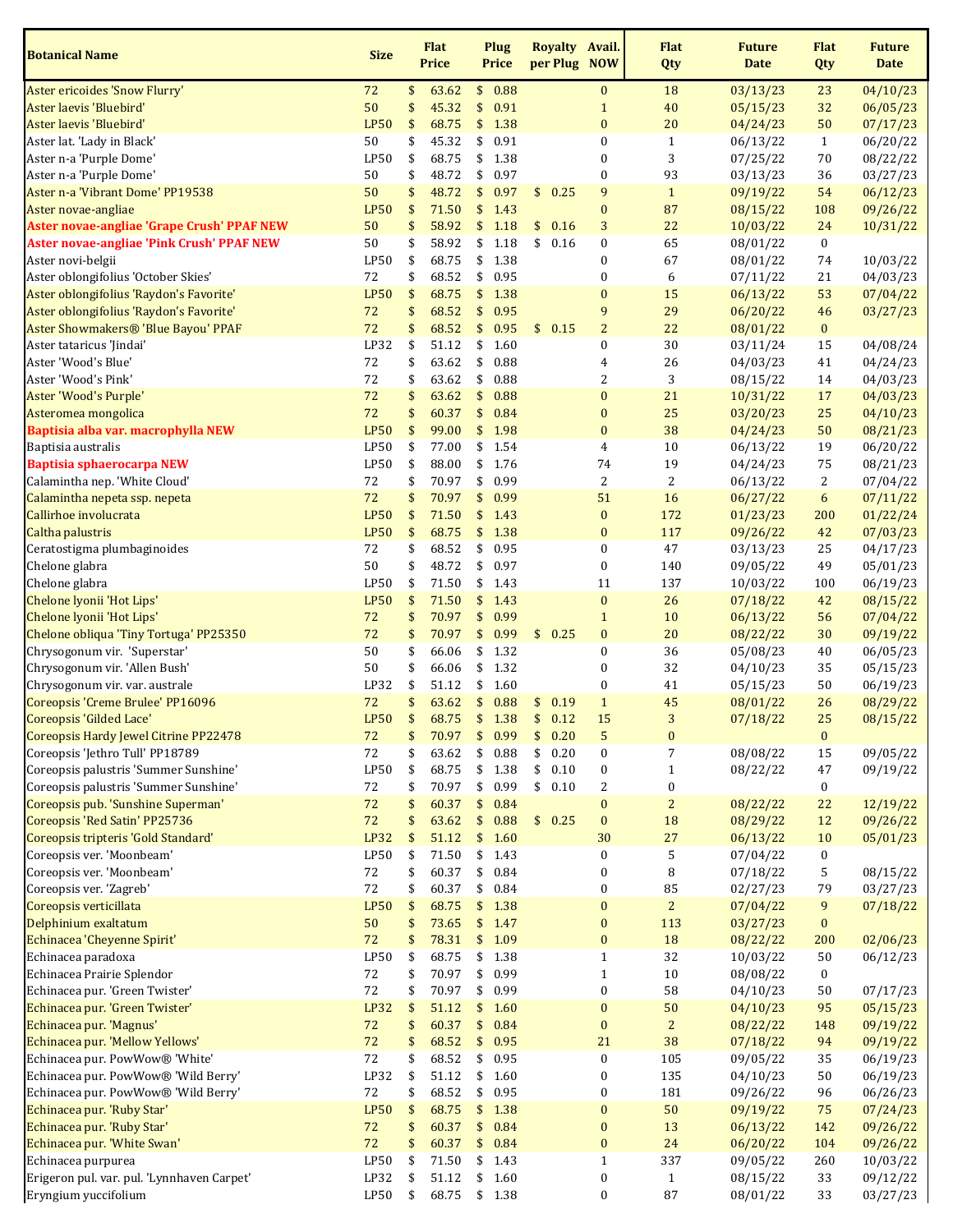| <b>Botanical Name</b>                                                | <b>Size</b> |          | <b>Flat</b><br><b>Price</b> | Plug<br><b>Price</b> |              |               |              | Royalty Avail.<br>per Plug NOW   | <b>Flat</b><br>Qty       | <b>Future</b><br><b>Date</b> | <b>Flat</b><br>Qty   | <b>Future</b><br><b>Date</b> |
|----------------------------------------------------------------------|-------------|----------|-----------------------------|----------------------|--------------|---------------|--------------|----------------------------------|--------------------------|------------------------------|----------------------|------------------------------|
| Eupatorium coelestinum                                               | <b>LP50</b> | \$       | 71.50                       | \$1.43               |              |               |              | $\mathbf{1}$                     | 153                      | 10/31/22                     | 160                  | 05/01/23                     |
| Eupatorium d. 'Little Joe' PP16122                                   | LP32        | \$       | 51.12                       | \$                   | 1.60         |               | \$0.15       | $\bf{0}$                         | 50                       | 01/02/23                     | 50                   | 01/09/23                     |
| Eupatorium fistulosum                                                | <b>LP50</b> | \$       | 68.75                       | \$                   | 1.38         |               |              | $\bf{0}$                         | 80                       | 06/27/22                     | 89                   | 09/12/22                     |
| Eupatorium m. 'Gateway'                                              | LP32        | \$       | 51.12                       | \$                   | 1.60         |               |              | $\boldsymbol{0}$                 | 27                       | 01/02/23                     | 27                   | 01/09/23                     |
| Eupatorium maculatum                                                 | LP50        | \$       | 71.50                       | \$                   | 1.43         |               |              | $\boldsymbol{0}$                 | 20                       | 07/25/22                     | 75                   | 05/01/23                     |
| Eupatorium perfoliatum                                               | LP50        | \$       | 68.75                       | \$                   | 1.38         |               |              | $\boldsymbol{0}$                 | 102                      | 08/22/22                     | 31                   | 10/03/22                     |
| Eupatorium 'Phantom' PP18354                                         | LP32        | \$       | 51.12                       | \$                   | 1.60         | \$            | 0.20         | $\bf{0}$                         | 25                       | 07/11/22                     | $\overline{7}$       | 08/08/22                     |
| Eupatorium pur. Euphoria™ Ruby PPAF NEW                              | LP32        | \$       | 60.91                       | \$                   | 1.90         | \$            | 0.13         | $\bf{0}$                         | 40                       | 01/16/23                     | 39                   | 01/23/23                     |
| Euphorbia amy. var. robbiae                                          | 50          | \$       | 73.65                       | \$                   | 1.47         |               |              | $\pmb{0}$                        | 50                       | 12/12/22                     | 50                   | 01/09/23                     |
| Fragaria 'Lipstick'                                                  | 50          | \$       | 48.72                       | \$                   | 0.97         |               |              | $\mathbf{1}$                     | $\boldsymbol{0}$         |                              | $\bf{0}$             |                              |
| Gaura lind. Rosyjane® PP22290                                        | 72          | \$       | 60.37                       | \$                   | 0.84         |               | \$0.15       | $\boldsymbol{0}$                 | 17                       | 12/19/22                     | 17                   | 01/09/23                     |
| Gaura lindheimeri 'Siskiyou Pink'                                    | 72          | \$       | 60.37                       | \$                   | 0.84         |               |              | 36                               | 25                       | 10/10/22                     | 25                   | 10/17/22                     |
| Gentiana 'True Blue' PP20433                                         | 50          | \$       | 113.30                      | \$                   | 2.27         |               | \$0.25       | $\boldsymbol{0}$                 | 48                       | 01/30/23                     | 25                   | 03/27/23                     |
| Geranium × 'Biokovo'                                                 | 50          | \$       | 75.90                       | \$                   | 1.52         |               |              | $\overline{4}$                   | 26                       | 09/12/22                     | $\mathbf{1}$         | 10/03/22                     |
| Geranium × 'Karmina'                                                 | 50          | \$       | 75.90                       | \$                   | 1.52         |               |              | $\overline{c}$                   | 39                       | 11/21/22                     | 27                   | 04/10/23                     |
| Geranium 'Azure Rush' PP22684                                        | 50          | \$       | 113.30                      | \$                   | 2.27         | \$            | 0.32         | $\overline{2}$                   | 89                       | 02/27/23                     | 200                  | 02/26/24                     |
| Geranium m. 'Espresso'                                               | LP32        | \$       | 87.74                       | \$                   | 2.74         |               |              | $\boldsymbol{0}$                 | 36                       | 07/03/23                     | $\bf{0}$             |                              |
| Geranium mac. 'Ingwersen's Variety'                                  | 50          | \$       | 82.08                       | \$                   | 1.64         |               |              | $\boldsymbol{0}$                 | 3                        | 07/18/22                     | 19                   | 11/28/22                     |
| Geranium macrorrhizum 'Bevan's Variety'                              | 50          | \$       | 82.08                       | \$                   | 1.64         |               |              | 11                               | 40                       | 12/12/22                     | 17                   | 01/16/23                     |
| Geranium maculatum                                                   | LP32        | \$       | 78.65                       | \$                   | 2.46         |               |              | $\pmb{0}$                        | 400                      | 03/13/23                     | 349                  | 03/27/23                     |
| Geranium 'Rozanne'                                                   | 50          | \$       | 113.30                      | \$                   | 2.27         | $\frac{1}{2}$ | 0.10         | 9                                | 24                       | 07/04/22                     | 499                  | 10/10/22                     |
| Helenium autumnale                                                   | <b>LP50</b> | \$       | 68.75                       | \$                   | 1.38         |               |              | $\boldsymbol{0}$                 | 16                       | 07/04/22                     | 95                   | 09/26/22                     |
| Helenium 'Mardi Gras' PP15124                                        | 50          | \$       | 75.90                       | \$                   | 1.52         |               | \$0.25       | $\pmb{0}$                        | 27                       | 05/22/23                     | 25                   | 07/03/23                     |
| Helianthus 'Lemon Queen'                                             | LP32        | \$       | 51.12                       | \$                   | 1.60         |               |              | $\boldsymbol{0}$                 | 9                        | 06/20/22                     | 14                   | 04/17/23                     |
| Helianthus sal. 'First Light' PP13150                                | 50          | \$       | 48.72                       | \$                   | 0.97         | \$            | 0.07         | $\bf{0}$                         | 7                        | 06/12/23                     | 3                    | 07/10/23                     |
| Helianthus salic. 'Autumn Gold' PP30117 NEW                          | 50          | \$       | 56.65                       | \$                   | 1.13         |               | \$0.10       | $\bf{0}$                         | 39                       | 04/17/23                     | 50                   | 05/15/23                     |
| Heliopsis hel. var. scabra 'Bleeding Hearts'                         | LP32        | \$       | 51.12                       | \$                   | 1.60         |               |              | $\bf{0}$                         | 109                      | 04/10/23                     | 87                   | 06/05/23                     |
| Heliopsis hel. var. scabra 'Burning Hearts'                          | LP32        | \$       | 51.12                       | \$                   | 1.60         |               |              | $\boldsymbol{0}$                 | 124                      | 03/13/23                     | 31                   | 05/29/23                     |
| Heliopsis hel. var. scabra 'Burning Hearts'                          | 50          | \$       | 58.92                       | \$                   | 1.18         |               |              | $\boldsymbol{0}$                 | 36                       | 06/27/22                     | 75                   | 03/13/23                     |
| Heliopsis helianthoides                                              | LP50        | \$       | 68.75                       | \$                   | 1.38         |               |              | 11                               | 43                       | 07/25/22                     | 30                   | 07/03/23                     |
| Helleborus Brandywine™                                               | LP32        | \$       | 87.74                       | \$                   | 2.74         | \$            | 0.25         | 235                              | 864                      | 04/10/23                     | 200                  | 05/08/23                     |
| Heuchera × 'Frosted Violet' PP15085                                  | 72          | \$       | 125.93                      | \$                   | 1.75         | $\frac{1}{2}$ | 0.15         | 8                                | 113                      | 01/16/23                     | 34                   | 04/17/23                     |
| Heuchera × 'Plum Pudding'<br>Heuchera × 'Silver Scrolls'             | 72          |          | \$125.93                    | \$                   | 1.75         |               |              | 248                              | 37                       | 07/04/22                     | 200                  | 12/19/22                     |
|                                                                      | 72          | \$       | 125.93                      | \$1.75               | 2.17         |               |              | $\overline{c}$                   | 85                       | 02/27/23                     | 88                   | 07/10/23                     |
| Heuchera amer. 'Dale's Strain'                                       | LP32        | \$       | 69.55                       | \$                   |              |               |              | $\boldsymbol{0}$                 | 170                      | 03/20/23                     | 25                   | 06/26/23                     |
| Heuchera amer. 'Dale's Strain'<br>Heuchera Carnival Black Olive PPAF | 72<br>72    | \$<br>\$ | 97.08                       | \$<br>\$             | 1.35<br>1.55 |               |              | $\boldsymbol{0}$                 | 96                       | 03/06/23                     | 71                   | 06/05/23                     |
| <b>Heuchera Carnival Candy Apple PPAF</b>                            | 72          |          | 111.41<br>\$111.41          | \$1.55               |              | \$<br>\$      | 0.10<br>0.10 | $\overline{4}$<br>$\overline{2}$ | $\bf{0}$<br>$\mathbf{0}$ |                              | $\bf{0}$<br>$\bf{0}$ |                              |
| Heuchera 'Citronelle' PP17934                                        | 72          | \$       | 159.98                      | \$2.22               |              |               | \$0.15       | $\bf{0}$                         | 160                      | 01/16/23                     | 50                   | 07/17/23                     |
| <b>Heuchera 'Green Spice' NEW</b>                                    | 72          |          | \$125.93                    | \$                   | 1.75         |               |              | 8                                | 48                       | 08/29/22                     | 72                   | 04/10/23                     |
| <b>Heuchera longiflora NEW</b>                                       | LP32        | \$       | 60.91                       | \$                   | 1.90         |               |              | 48                               | 291                      | 12/26/22                     | 300                  | 12/25/23                     |
| Heuchera macrorhiza 'Autumn Bride'                                   | LP32        | \$       | 69.55                       | \$                   | 2.17         |               |              | $\pmb{0}$                        | 65                       | 08/22/22                     | 167                  | 01/09/23                     |
| Heuchera macrorhiza 'Autumn Bride'                                   | 50          | \$       | 86.11                       | \$                   | 1.72         |               |              | $\pmb{0}$                        | 213                      | 01/23/23                     | 61                   | 07/10/23                     |
| Heuchera micrantha 'Palace Purple'                                   | 50          | \$       | 45.32                       | \$                   | 0.91         |               |              | $\pmb{0}$                        | 87                       | 02/27/23                     | 93                   | 07/10/23                     |
| Heuchera villosa 'Bronze Wave'                                       | LP32        | \$       | 69.55                       | \$2.17               |              |               |              | $\bf{0}$                         | 95                       | 02/13/23                     | 125                  | 02/12/24                     |
| Heuchera villosa 'Bronze Wave'                                       | 72          |          | \$125.93                    | \$1.75               |              |               |              | $\boldsymbol{0}$                 | 83                       | 01/09/23                     | 18                   | 07/17/23                     |
| Heuchera villosa 'Caramel' PP16560                                   | 72          | \$       | 159.98                      | \$                   | 2.22         |               | \$0.15       | $\mathbf{1}$                     | 53                       | 07/25/22                     | 108                  | 01/16/23                     |
| Hibiscus moscheutos                                                  | LP50        | \$       | 68.75                       | \$                   | 1.38         |               |              | 15                               | 84                       | 05/08/23                     | $\bf{0}$             |                              |
| Hypericum cal. 'Brigadoon'                                           | 72          | \$       | 63.62                       | \$                   | 0.88         |               |              | $\sqrt{2}$                       | 15                       | 12/05/22                     | 25                   | 01/02/23                     |
| Hypericum calycinum                                                  | <b>LP50</b> | \$       | 71.50                       | \$                   | 1.43         |               |              | $\pmb{0}$                        | 50                       | 03/27/23                     | 22                   | 04/24/23                     |
| Hypericum calycinum                                                  | 72          | \$       | 63.62                       | \$                   | 0.88         |               |              | $\bf{0}$                         | $\overline{2}$           | 06/20/22                     | 51                   | 08/08/22                     |
| Iris cristata                                                        | 50          |          | \$113.30                    | \$2.27               |              |               |              | $\boldsymbol{0}$                 | 164                      | 06/26/23                     | 100                  | 08/07/23                     |
| Iris cristata 'Powder Blue Giant'                                    | 50          |          | \$113.30                    | \$                   | 2.27         |               |              | $\boldsymbol{0}$                 | 146                      | 07/17/23                     | 48                   | 08/14/23                     |
| Iris cristata 'Tennessee White'                                      | 50          |          | \$113.30                    | \$                   | 2.27         |               |              | $\boldsymbol{0}$                 | 118                      | 07/10/23                     | 0                    |                              |
| <b>Iris versicolor</b>                                               | <b>LP50</b> | \$       | 77.00                       | \$1.54               |              |               |              | $\bf{0}$                         | 77                       | 07/18/22                     | 46                   | 07/25/22                     |
| <b>Iris versicolor 'Purple Flame' NEW</b>                            | LP32        |          | \$107.36                    | \$3.36               |              |               | \$0.10       | $\pmb{0}$                        | 197                      | 08/22/22                     | 412                  | 12/26/22                     |
| Kalimeris incisa 'Blue Star'                                         | 72          | \$       | 63.62                       | \$                   | 0.88         |               |              | 10                               | 42                       | 06/20/22                     | 3                    | 07/18/22                     |
| Kalimeris int. 'Daisy Mae'                                           | 72          | \$       | 63.62                       | \$                   | 0.88         |               |              | $\mathbf{1}$                     | 6                        | 06/20/22                     | 10                   | 03/06/23                     |
| Lavandula x intermedia 'Phenomenal' PP24193                          | LP32        | \$       | 51.12                       | \$                   | 1.60         |               | \$0.13       | $\pmb{0}$                        | $\mathbf{1}$             | 07/04/22                     | $\boldsymbol{0}$     |                              |
| Lavandula x intermedia 'Phenomenal' PP24193                          | 50          | \$       | 56.65                       | \$                   | 1.13         |               | \$0.13       | $\sqrt{2}$                       | 116                      | 06/20/22                     | 191                  | 07/25/22                     |
| Lavandula x intermedia Sensational!® PP31786 NEW                     | 50          | \$       | 66.06                       | \$1.32               |              |               | \$0.20       | 60                               | 86                       | 06/20/22                     | 97                   | 07/04/22                     |
| Leucanthemum 'Becky'                                                 | 50          | \$       | 51.93                       | \$                   | 1.04         |               |              | $\overline{2}$                   | 6                        | 07/04/22                     | 20                   | 08/22/22                     |
| Leucanthemum Lucille Chic                                            | 72          | \$       | 63.62                       | \$                   | 0.88         |               | \$0.16       | 15                               | $\bf{0}$                 |                              | $\bf{0}$             |                              |
| Leucanthemum Western Star Leo                                        | 50          | \$       | 73.65                       | \$                   | 1.47         |               |              | $\mathbf{1}$                     | 0                        |                              | 0                    |                              |
| Leucanthemum Western Star Leo                                        | 72          | \$       | 90.32                       | \$                   | 1.25         |               |              | 3                                | 0                        |                              | 0                    |                              |
| Leucanthemum x superbum 'LaCrosse'                                   | 50          | \$       | 56.65                       | \$1.13               |              |               |              | 28                               | 18                       | 07/18/22                     | 9                    | 07/25/22                     |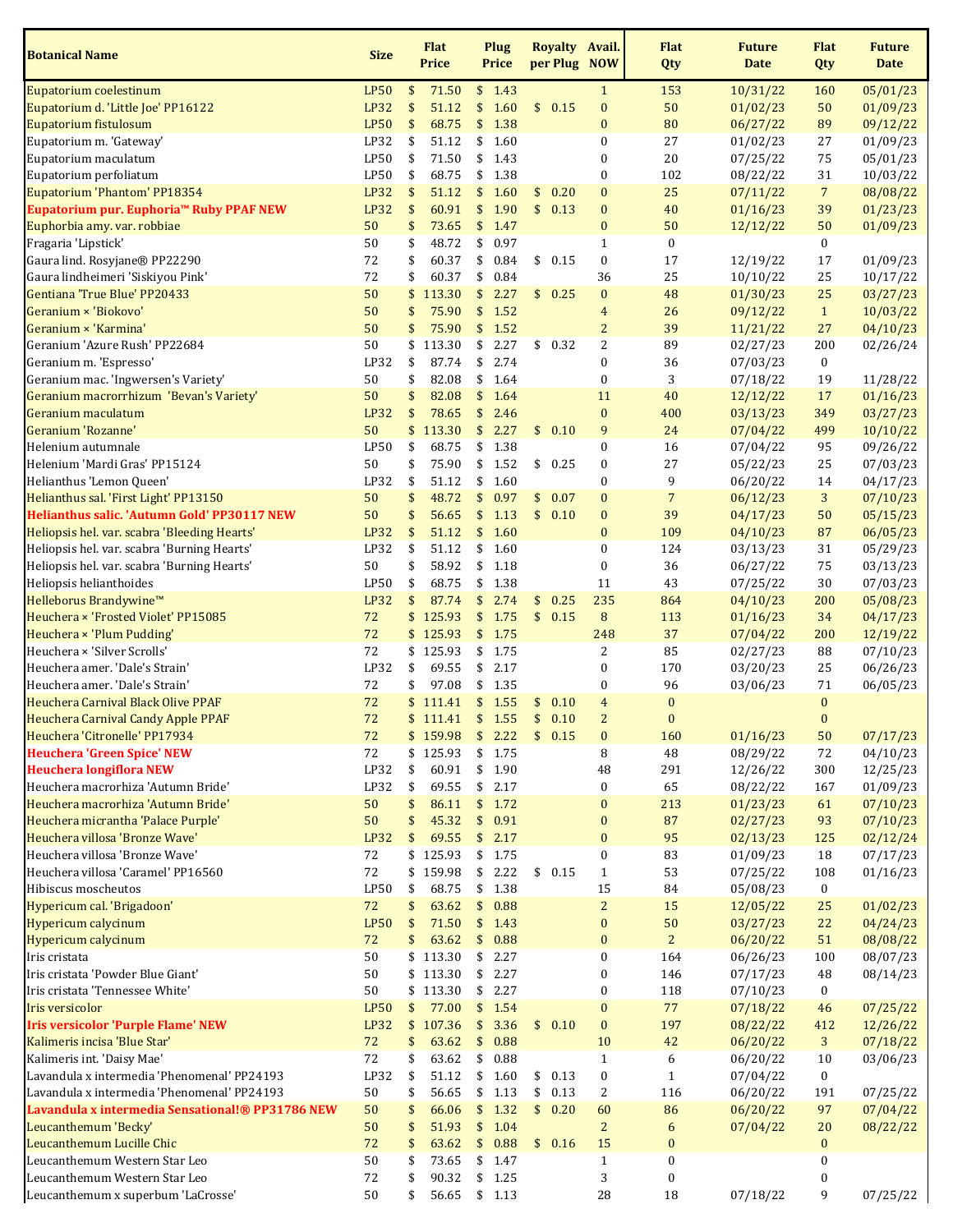| <b>Botanical Name</b>                                        | <b>Size</b> |          | <b>Flat</b><br><b>Price</b> |          | Plug<br><b>Price</b> |          |              | Royalty Avail.<br>per Plug NOW       | <b>Flat</b><br>Qty | <b>Future</b><br><b>Date</b> | <b>Flat</b><br>Qty | <b>Future</b><br><b>Date</b> |
|--------------------------------------------------------------|-------------|----------|-----------------------------|----------|----------------------|----------|--------------|--------------------------------------|--------------------|------------------------------|--------------------|------------------------------|
| Liatris microcephala                                         | 72          | \$       | 97.08                       |          | \$1.35               |          |              | 17                                   | 8                  | 07/11/22                     | 15                 | 04/17/23                     |
| Liatris spicata                                              | <b>LP50</b> | \$       | 68.75                       | \$       | 1.38                 |          |              | $\boldsymbol{0}$                     | 250                | 03/20/23                     | 125                | 06/05/23                     |
| Lobelia card. 'Black Truffle' PP25687                        | 50          | \$       | 86.11                       | \$       | 1.72                 |          | \$0.25       | 10                                   | 93                 | 07/18/22                     | 227                | 10/10/22                     |
| Lobelia cardinalis                                           | LP50        | \$       | 71.50                       | \$       | 1.43                 |          |              | 41                                   | 369                | 10/31/22                     | 298                | 05/29/23                     |
| Lobelia cardinalis                                           | 72          | \$       | 68.52                       | \$       | 0.95                 |          |              | 49                                   | 300                | 10/17/22                     | 102                | 05/29/23                     |
| Lobelia siphilitica<br>Lobelia siphilitica                   | LP50<br>72  | \$<br>\$ | 71.50<br>63.62              | \$       | \$1.43<br>0.88       |          |              | 60<br>13                             | 19<br>198          | 06/13/22<br>10/10/22         | 255<br>30          | 10/10/22                     |
| Lysimachia lanceolata 'Burgundy Mist' NEW                    | <b>LP32</b> | \$       | 52.80                       | \$       | 1.65                 |          |              | $\pmb{0}$                            | $\overline{2}$     | 08/15/22                     | 20                 | 07/03/23<br>04/10/23         |
| Meehania cordata                                             | <b>LP32</b> | \$       | 56.20                       | \$       | 1.76                 |          |              | $\bf{0}$                             | 61                 | 08/08/22                     | 11                 | 09/05/22                     |
| Mertensia virginica                                          | LP32        |          | \$107.36                    | \$       | 3.36                 |          |              | $\pmb{0}$                            | 26                 | 04/03/23                     | 132                | 05/01/23                     |
| Monarda Balmy Purple PP25561                                 | LP50        | \$       | 71.50                       | \$       | 1.43                 |          | \$0.15       | $\boldsymbol{0}$                     | 18                 | 08/01/22                     | $\bf{0}$           |                              |
| Monarda bradburiana                                          | LP50        | \$       | 71.50                       | \$       | 1.43                 |          |              | 10                                   | 133                | 09/26/22                     | 100                | 05/01/23                     |
| Monarda didyma 'Jacob Cline'                                 | <b>LP50</b> | \$       | 68.75                       | \$       | 1.38                 |          |              | $\bf{0}$                             | 41                 | 07/25/22                     | 11                 | 08/15/22                     |
| Monarda didyma 'Jacob Cline'                                 | 72          | \$       | 60.37                       | \$       | 0.84                 |          |              | $\bf{0}$                             | 19                 | 07/11/22                     | 24                 | 08/01/22                     |
| Monarda f. 'Claire Grace'                                    | <b>LP50</b> | \$       | 68.75                       | \$       | 1.38                 |          |              | $\sqrt{3}$                           | 38                 | 09/12/22                     | 25                 | 07/31/23                     |
| Monarda f. 'Claire Grace'                                    | 72<br>LP50  | \$       | 60.37                       | \$       | 0.84                 |          |              | $\boldsymbol{0}$<br>$\boldsymbol{0}$ | 23<br>241          | 08/15/22                     | 33                 | 09/05/22                     |
| Monarda fistulosa<br><b>Monarda 'Gardenview Scarlet' NEW</b> | 72          | \$<br>\$ | 71.50<br>60.37              | \$<br>\$ | 1.43<br>0.84         |          |              | $\boldsymbol{0}$                     | 20                 | 10/03/22<br>06/13/22         | 75<br>10           | 05/08/23<br>06/20/22         |
| Monarda 'Judith's Fancy Fuchsia'                             | 72          | \$       | 60.37                       | \$       | 0.84                 |          |              | 24                                   | 14                 | 07/25/22                     | 15                 | 08/22/22                     |
| Monarda 'Petite Delight'                                     | 72          | \$       | 60.37                       | \$       | 0.84                 |          |              | 12                                   | 34                 | 06/26/23                     | $\overline{2}$     | 07/24/23                     |
| Monarda punctata                                             | <b>LP50</b> | \$       | 68.75                       | \$       | 1.38                 |          |              | $\pmb{0}$                            | 109                | 03/13/23                     | 96                 | 05/01/23                     |
| Monarda 'Purple Rooster'                                     | 72          | \$       | 60.37                       | \$       | 0.84                 |          |              | $\boldsymbol{0}$                     | 16                 | 06/13/22                     | 8                  | 07/11/22                     |
| Monarda 'Raspberry Wine'                                     | 72          | \$       | 60.37                       | \$       | 0.84                 |          |              | 12                                   | 25                 | 03/20/23                     | 42                 | 04/10/23                     |
| Nepeta × faassenii 'Purrsian Blue' PP24788                   | 72          | \$       | 63.62                       | \$       | 0.88                 |          | \$0.15       | 54                                   | 39                 | 07/25/22                     | 38                 | 08/08/22                     |
| Nepeta × faassenii 'Walker's Low'                            | 72          | \$       | 60.37                       | \$       | 0.84                 |          |              | 85                                   | 50                 | 02/20/23                     | 17                 | 03/06/23                     |
| Nepeta 'Early Bird'                                          | 72          | \$       | 60.37                       | \$       | 0.84                 |          |              | $\boldsymbol{6}$                     | 6                  | 06/13/22                     | 25                 | 08/08/22                     |
| Nepeta Junior Walker <sup>™</sup> PP23074                    | 72<br>72    | \$       | 63.62<br>63.62              | \$<br>\$ | 0.88<br>0.88         | \$<br>\$ | 0.15<br>0.18 | 272<br>152                           | 90<br>25           | 02/20/23                     | 82                 | 03/06/23                     |
| Nepeta 'Summer Magic' PP27090<br>Oenothera fruticosa         | LP50        | \$<br>\$ | 77.00                       | \$       | 1.54                 |          |              | $\boldsymbol{0}$                     | 38                 | 03/06/23<br>08/22/22         | 25<br>71           | 03/13/23<br>03/13/23         |
| Oenothera fruticosa 'Fireworks'                              | LP50        | \$       | 77.00                       | \$       | 1.54                 |          |              | $\boldsymbol{0}$                     | 12                 | 08/08/22                     | 24                 | 09/19/22                     |
| Oenothera fruticosa 'Fireworks'                              | 72          | \$       | 63.62                       | \$       | 0.88                 |          |              | 12                                   | $\mathbf{1}$       | 06/27/22                     | 25                 | 08/08/22                     |
| Oenothera speciosa                                           | 72          | \$       | 57.92                       | \$       | 0.80                 |          |              | 15                                   | 25                 | 02/20/23                     | 25                 | 04/10/23                     |
| Pachysandra procumbens                                       | <b>LP32</b> | \$       | 138.69                      | \$       | 4.33                 |          |              | $\pmb{0}$                            | 21                 | 09/19/22                     | 121                | 10/10/22                     |
| Packera aurea                                                | 50          | \$       | 66.06                       |          | \$1.32               |          |              | $\boldsymbol{0}$                     | 46                 | 07/11/22                     | 117                | 08/15/22                     |
| Packera aurea                                                | LP50        | \$       | 77.00                       |          | \$1.54               |          |              | $\boldsymbol{0}$                     | 33                 | 07/04/22                     | 112                | 01/23/23                     |
| Packera obovata                                              | LP32        | \$       | 69.55                       | \$       | 2.17                 |          |              | $\boldsymbol{0}$                     | 79                 | 08/01/22                     | 35                 | 09/05/22                     |
| Penstemon 'Blackbeard' PPAF                                  | 50          | \$       | 58.92                       |          | \$1.18               | \$       | 0.20         | $\bf{0}$                             | 48                 | 12/26/22                     | 49                 | 01/23/23                     |
| Penstemon digitalis                                          | <b>LP50</b> | \$       | 71.50 \$ 1.43               |          |                      |          |              | $\mathbf{1}$                         | 194                | 09/19/22                     | 194                | 04/24/23                     |
| Penstemon digitalis 'Husker Red'                             | <b>LP50</b> | \$       | 71.50                       | \$       | 1.43                 |          |              | $\pmb{0}$                            | 40                 | 08/08/22                     | 80                 | 03/20/23                     |
| Penstemon digitalis 'Husker Red'                             | 72          | \$       | 83.57                       | \$       | 1.16                 |          |              | 17                                   | 0                  |                              | 0                  |                              |
| Perovskia 'Blue Steel'                                       | 72          | \$       | 60.37                       | \$       | 0.84                 |          |              | 4                                    | 49                 | 02/27/23                     | 47                 | 04/10/23                     |
| Perovskia 'Little Spire'                                     | 72          | \$       | 70.97                       | \$       | 0.99                 |          |              | $\mathbf{1}$                         | 75                 | 07/25/22                     | 100                | 08/29/22                     |
| Phlox carolina spp. carolina 'Kim' NEW                       | 72          | \$       | 63.62                       | \$       | 0.88                 |          |              | $\pmb{0}$                            | $\overline{4}$     | 08/01/22                     | 25                 | 08/29/22                     |
| Phlox 'Daughter of Pearl' PP27267                            | 50          | \$       | 66.06                       |          | \$1.32               |          | \$0.20       | $\pmb{0}$                            | 16                 | 06/13/22                     | $\boldsymbol{0}$   |                              |
| Phlox divaricata 'Blue Moon'                                 | LP32        | \$       | 56.20                       |          | \$1.76               |          |              | $\pmb{0}$                            | 58                 | 06/20/22                     | 67                 | 07/25/22                     |
| Phlox divaricata 'Blue Moon'                                 | 72          | \$       | 68.52                       | \$       | 0.95                 |          |              | 12                                   | 5                  | 06/20/22                     | 26                 | 06/27/22                     |
| Phlox divaricata 'May Breeze'                                |             |          |                             |          |                      |          |              |                                      |                    |                              |                    |                              |
|                                                              | 72          | \$       | 63.62                       | \$       | 0.88                 |          |              | 4                                    | 40                 | 09/19/22                     | 38                 | 10/31/22                     |
| Phlox paniculata 'Jeana'                                     | 50          | \$       | 56.65                       |          | \$1.13               |          |              | 0                                    | 78                 | 09/12/22                     | 162                | 05/01/23                     |
| Phlox paniculata 'Jeana'                                     | <b>LP50</b> | \$       | 77.00                       |          | \$1.54               |          |              | $\bf{0}$                             | 22                 | 08/15/22                     | 3                  | 08/22/22                     |
| Phlox 'Rose Bouquet' PP30221                                 | 50          | \$       | 58.92                       |          | \$1.18               |          | \$0.20       | $\bf{0}$                             | 13                 | 06/27/22                     | 3                  | 07/25/22                     |
| Phlox stolonifera 'Sherwood Purple'                          | <b>LP32</b> | \$       | 56.20                       |          | \$1.76               |          |              | $\bf{0}$                             | 135                | 08/22/22                     | 21                 | 09/19/22                     |
| Phlox stolonifera 'Sherwood Purple'                          | 72          | \$       | 68.52                       | \$       | 0.95                 |          |              | $\boldsymbol{0}$                     | 40                 | 10/03/22                     | 50                 | 10/31/22                     |
| Physostegia v. 'Miss Manners' PP12637                        | LP50        | \$       | 71.50                       |          | \$1.43               |          | \$0.17       | $\boldsymbol{0}$                     | 24                 | 05/01/23                     | 25                 | 05/29/23                     |
| Physostegia v. 'Miss Manners' PP12637                        | 72          | \$       | 63.62                       | \$       | 0.88                 |          | \$0.17       | 0                                    | 24                 | 03/13/23                     | 30                 | 03/20/23                     |
| Physostegia v. 'Pink Manners' PP23482                        | <b>LP50</b> | \$       | 71.50                       |          | \$1.43               |          | \$0.25       | $\bf{0}$                             | 17                 | 07/11/22                     | 23                 | 09/12/22                     |
| Physostegia v. 'Pink Manners' PP23482                        | $72\,$      | \$       | 63.62                       |          | \$0.88               |          | \$0.25       | $\bf{0}$                             | 18                 | 04/10/23                     | 43                 | 05/08/23                     |
| Polemonium reptans                                           | LP32        | \$       | 51.12                       |          | \$1.60               |          |              | $\bf{0}$                             | 153                | 11/28/22                     | 250                | 11/27/23                     |
| Polemonium 'Stairway to Heaven' PP15187                      | 72          | \$       | 125.93                      |          | \$1.75               |          | \$0.25       | $\boldsymbol{0}$                     | 64                 | 07/18/22                     | 116                | 03/20/23                     |
| Porteranthus tri. 'Pink Profusion'                           | LP32        | \$       | 87.74                       | \$       | 2.74                 |          |              | $\boldsymbol{0}$                     | 31                 | 07/18/22                     | 30                 | 08/14/23                     |
| Porteranthus trifoliatus                                     | LP32        | \$       | 60.91                       |          | \$1.90               |          |              | $\boldsymbol{0}$                     | 28                 | 05/22/23                     | 10                 | 06/26/23                     |
| Pycnanthemum flexuosum                                       | <b>LP50</b> |          | $$71.50$ \$1.43             |          |                      |          |              | $\pmb{0}$                            | 3                  | 07/04/22                     | 13                 | 07/25/22                     |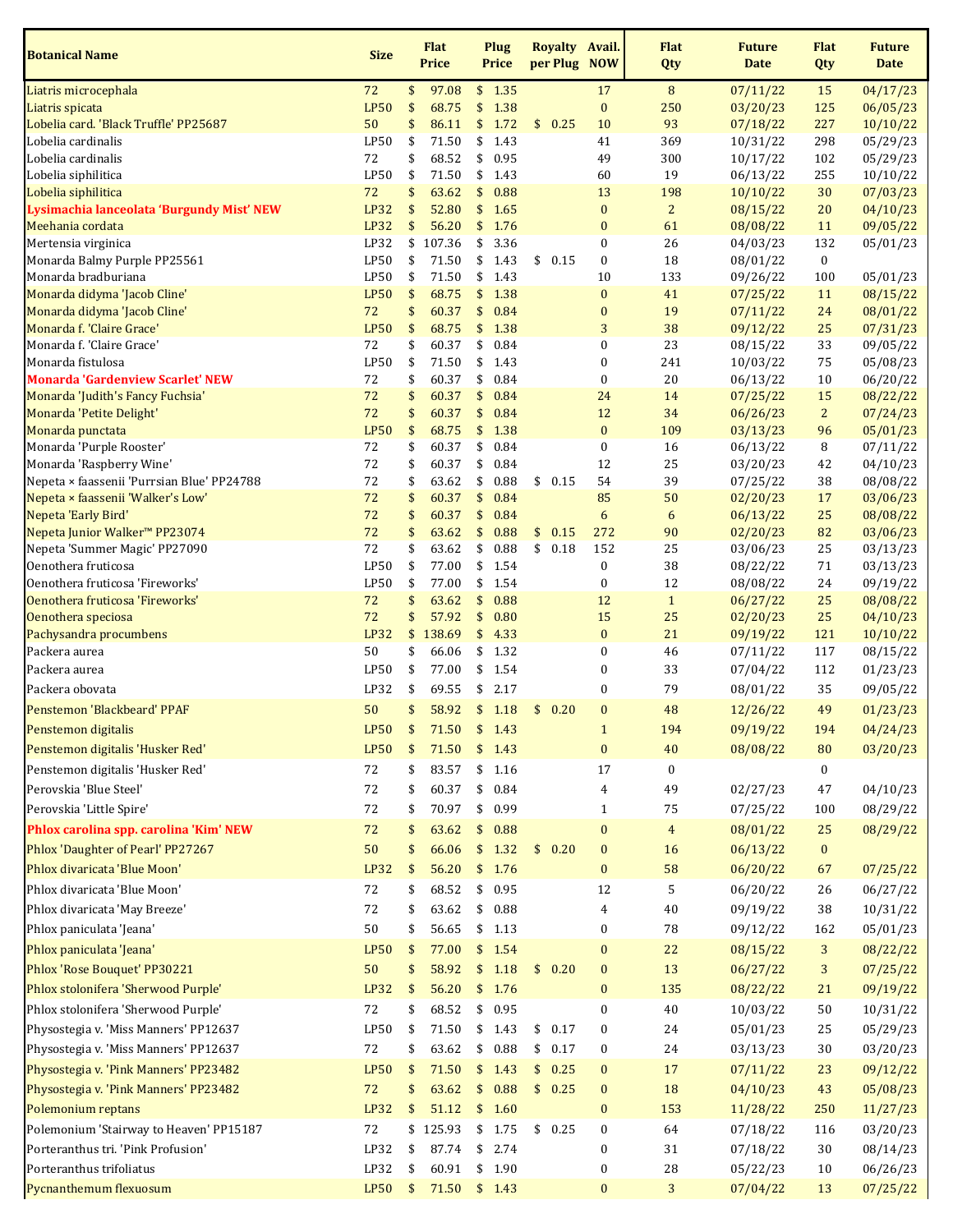| <b>Botanical Name</b>                       | <b>Size</b> | <b>Flat</b><br><b>Price</b> |               | <b>Plug</b><br><b>Price</b> | Royalty Avail.<br>per Plug NOW |                               | <b>Flat</b><br>Qty | <b>Future</b><br><b>Date</b> | <b>Flat</b><br>Qty | <b>Future</b><br><b>Date</b> |
|---------------------------------------------|-------------|-----------------------------|---------------|-----------------------------|--------------------------------|-------------------------------|--------------------|------------------------------|--------------------|------------------------------|
| Pycnanthemum muticum                        | <b>LP50</b> | \$<br>71.50                 |               | \$1.43                      |                                | $\pmb{0}$                     | 21                 | 09/05/22                     | 68                 | 10/03/22                     |
| Pycnanthemum pilosum                        | <b>LP50</b> | \$<br>68.75                 | \$            | 1.38                        |                                | $\bf{0}$                      | 74                 | 05/01/23                     | $\bf{0}$           |                              |
| Pycnanthemum tenuifolium                    | LP50        | \$<br>71.50                 | \$            | 1.43                        |                                | $\pmb{0}$                     | 3                  | 07/04/22                     | 66                 | 04/03/23                     |
| Ratibida columnifera 'Red Midget'           | LP50        | \$<br>71.50                 | \$            | 1.43                        |                                | $\boldsymbol{0}$              | 2                  | 07/18/22                     | 30                 | 03/06/23                     |
| Ratibida pinnata                            | LP50        | \$<br>68.75                 | \$            | 1.38                        |                                | $\boldsymbol{0}$              | 57                 | 09/19/22                     | 100                | 09/18/23                     |
| Rubus calycinoides                          | LP32        | \$<br>51.12                 | \$            | 1.60                        |                                | 39                            | 25                 | 08/22/22                     | 25                 | 09/19/22                     |
| Rubus calycinoides                          | 50          | \$<br>48.72                 | \$            | 0.97                        |                                | 17                            | 43                 | 06/13/22                     | 43                 | 07/11/22                     |
| Rudbeckia 'American Gold Rush' PP28498 NEW  | <b>LP50</b> | \$<br>88.00                 |               | \$1.76                      | 0.25<br>\$                     | $\mathbf{1}$                  | 21                 | 07/11/22                     | $\bf{0}$           |                              |
| Rudbeckia 'American Gold Rush' PP28498 NEW  | 72          | \$105.49                    |               | \$1.47                      | \$<br>0.25                     | $\boldsymbol{0}$              | 109                | 10/24/22                     | 125                | 06/26/23                     |
| Rudbeckia fulgida 'Goldsturm'               | LP50        | \$<br>71.50                 | \$            | 1.43                        |                                | 43                            | 196                | 09/26/22                     | 100                | 05/29/23                     |
| Rudbeckia fulgida 'Goldsturm'               | 72          | \$<br>57.92                 | \$            | 0.80                        |                                | 285                           | 20                 | 06/27/22                     | 255                | 10/10/22                     |
| Rudbeckia fulgida 'Little Goldstar' PP22397 | 72          | \$<br>125.93                | \$            | 1.75                        | 0.22<br>\$                     | $\sqrt{5}$                    | 257                | 10/24/22                     | 77                 | 06/12/23                     |
| Rudbeckia fulgida var. deamii NEW           | <b>LP50</b> | \$<br>71.50                 | \$            | 1.43                        |                                | $\bf{0}$                      | 81                 | 06/12/23                     | $\bf{0}$           |                              |
| Rudbeckia fulgida var. deamii NEW           | 72          | \$<br>63.62                 |               | \$0.88                      |                                | $\bf{0}$                      | 46                 | 08/29/22                     | 100                | 05/08/23                     |
| Rudbeckia fulgida var. fulgida              | LP50        | \$<br>71.50                 | \$            | 1.43                        |                                | 17                            | 119                | 04/03/23                     | 175                | 05/01/23                     |
| Rudbeckia fulgida var. fulgida              | 72          | \$<br>57.92                 | \$            | 0.80                        |                                | $\boldsymbol{0}$              | 37                 | 07/11/22                     | 86                 | 03/06/23                     |
| Rudbeckia hirta                             | 72          | \$<br>60.37                 | \$            | 0.84                        |                                | 20                            | 0                  |                              | 0                  |                              |
| Rudbeckia laciniata                         | <b>LP50</b> | \$<br>68.75                 | \$            | 1.38                        |                                | $\boldsymbol{0}$              | 108                | 09/12/22                     | 150                | 09/11/23                     |
| Rudbeckia laciniata 'Autumn Sun'            | LP32        | \$<br>51.12                 | \$            | 1.60                        |                                | $\bf{0}$                      | 6                  | 08/08/22                     | 67                 | 03/27/23                     |
| Rudbeckia maxima                            | LP32        | \$<br>51.12                 | \$            | 1.60                        |                                | $\bf{0}$                      | 153                | 10/10/22                     | 58                 | 07/10/23                     |
| Rudbeckia subtomentosa 'Henry Eilers'       | LP32        | \$<br>51.12                 |               | \$1.60                      |                                | $\boldsymbol{0}$              | 37                 | 07/18/22                     | 4                  | 08/08/22                     |
| Rudbeckia triloba                           | LP50        | \$<br>68.75                 | \$            | 1.38                        |                                | 0                             | 125                | 09/26/22                     | 7                  | 06/19/23                     |
| Rudbeckia triloba 'Prairie Glow' NEW        | 72          | \$<br>68.52                 | \$            | 0.95                        |                                | $\boldsymbol{0}$              | 94                 | 05/01/23                     | 0                  |                              |
| Ruellia humilis                             | <b>LP50</b> | \$<br>68.75                 | \$            | 1.38                        |                                | $\bf{0}$                      | 62                 | 09/19/22                     | 75                 | 07/03/23                     |
| Salvia Arctic Blaze® Purple                 | 72          | \$<br>68.52                 | \$            | 0.95                        | \$<br>0.10                     | 5                             | $\mathbf{0}$       |                              | $\bf{0}$           |                              |
| Salvia Arctic Blaze® Red                    | 72          | \$<br>68.52                 | \$            | 0.95                        | \$<br>0.10                     | 15                            | $\bf{0}$           |                              | $\bf{0}$           |                              |
| Salvia lyrata 'Purple Knockout'             | 50          | \$<br>48.72                 | \$            | 0.97                        |                                | $\boldsymbol{0}$              | 99                 | 01/02/23                     | 100                | 01/01/24                     |
| Salvia nemorosa 'April Night' PP26520 NEW   | 50          | \$<br>66.06                 |               | \$1.32                      | \$0.08                         | 22                            | 25                 | 03/20/23                     | 25                 | 03/27/23                     |
| Salvia nemorosa 'Blue Hill'                 | 72          | \$<br>60.37                 | \$            | 0.84                        |                                | 65                            | 57                 | 06/27/22                     | 39                 | 08/22/22                     |
| Salvia nemorosa 'Blue Marvel' PPAF          | 72          | \$<br>84.28                 | \$            | 1.17                        | \$0.15                         | $\mathbf{1}$                  | $\bf{0}$           |                              | $\bf{0}$           |                              |
| Salvia nemorosa 'Caradonna'                 | 72          | \$<br>60.37                 | \$            | 0.84                        |                                | 71                            | 82                 | 08/15/22                     | 100                | 09/12/22                     |
| Salvia nemorosa 'Caramia'                   | 72          | \$<br>70.97                 | \$            | 0.99                        | \$<br>0.08                     | $\overline{2}$                | $\mathbf{0}$       |                              | $\bf{0}$           |                              |
| Salvia nemorosa 'East Friesland'            | 72          | \$<br>60.37                 |               | \$0.84                      |                                | 51                            | 60                 | 08/01/22                     | 59                 | 08/29/22                     |
| Salvia nemorosa Marcus® PP13322             | 50          | \$<br>51.93                 | \$            | 1.04                        | \$0.15                         | 54                            | 50                 | 10/10/22                     | 75                 | 11/28/22                     |
| Salvia nemorosa 'Maynight'                  | 50          | \$<br>51.93                 | \$            | 1.04                        |                                | 72                            | 97                 | 06/13/22                     | 39                 | 06/20/22                     |
| Salvia nemorosa 'Rose Marvel' PP30118 NEW   | 72          | \$<br>68.52                 | $\frac{1}{2}$ | 0.95                        | \$0.15                         | 9                             | 36                 | 09/12/22                     | 87                 | 11/21/22                     |
| Salvia nemorosa 'Snow Hill'                 | 72          | \$<br>60.37                 | \$            | 0.84                        |                                | $\bf{0}$                      | 46                 | 07/18/22                     | 41                 | 11/21/22                     |
| Scabiosa columbaria 'Butterfly Blue'        | 72          | \$<br>60.37                 | \$            | 0.84                        |                                | 43                            | 50                 | 12/19/22                     | 18                 | 02/06/23                     |
| Scutellaria 'Appalachian Blues' PPAF        | 50          | \$<br>57.68                 | \$            | 1.15                        |                                | $\boldsymbol{0}$              | 9                  | 06/20/22                     | 5                  | 04/24/23                     |
| Scutellaria incana                          | LP50        | \$<br>68.75                 | \$            | 1.38                        |                                | $\boldsymbol{0}$              | $\mathbf{1}$       | 06/13/22                     | 8                  | 07/04/22                     |
| Scutellaria ovata                           | 50          | \$<br>56.65                 | \$            | 1.13                        |                                | $\boldsymbol{0}$              | 15                 | 03/13/23                     | 18                 | 04/10/23                     |
| <b>Sedum aizoon 'Euphorbioides' NEW</b>     | 72          | \$<br>57.92                 | \$            | 0.80                        |                                | 23                            | $\bf{0}$           |                              | $\bf{0}$           |                              |
| Sedum 'Autumn Fire'                         | 50          | \$<br>48.72                 | \$            | 0.97                        |                                | $\overline{c}$                | 51                 | 07/04/22                     | 27                 | 09/19/22                     |
| Sedum cauticolum 'Lidakense'                | 72          | 57.92                       | \$            | 0.80                        |                                |                               | 31                 |                              |                    |                              |
| Sedum floriferum 'Weihenstephaner Gold'     | 72          | \$<br>57.92                 |               | 0.80                        |                                | $\pmb{0}$<br>$\boldsymbol{0}$ | 7                  | 07/03/23                     | 50<br>37           | 09/18/23                     |
| Sedum pluricaule 'Rosenteppich'             | 72          | \$<br>57.92                 | \$            | 0.80                        |                                |                               |                    | 07/04/22                     |                    | 09/19/22                     |
|                                             |             | \$                          | \$            |                             |                                | 8                             | 0                  |                              | 0                  |                              |
| Sedum reflexum 'Blue Spruce'                | 72          | \$<br>57.92                 | \$            | 0.80                        |                                | $\boldsymbol{0}$              | 11                 | 07/04/22                     | 46                 | 09/19/22                     |
| Sedum rupestre 'Angelina'                   | 72          | \$<br>57.92                 | \$            | 0.80                        |                                | $\bf{0}$                      | 59                 | 07/04/22                     | 118                | 09/19/22                     |
| Sedum sexangulare                           | 72          | \$<br>57.92                 | \$            | 0.80                        |                                | $\bf{0}$                      | 13                 | 07/04/22                     | 23                 | 09/19/22                     |
| Sedum sieboldii                             | <b>LP50</b> | \$<br>71.50                 | \$            | 1.43                        |                                | $\mathbf{1}$                  | $\mathbf{0}$       |                              | $\bf{0}$           |                              |
| Sedum sieboldii                             | 72          | \$<br>57.92                 | \$            | 0.80                        |                                | $\pmb{0}$                     | 45                 | 09/19/22                     | 5                  | 07/03/23                     |
| Sedum spurium 'Fuldaglut'                   | LP50        | \$<br>71.50                 | \$            | 1.43                        |                                | $\boldsymbol{0}$              | $\mathbf{1}$       | 08/15/22                     | 0                  |                              |
| Sedum spurium 'John Creech'                 | 72          | \$<br>57.92                 | \$            | 0.80                        |                                | $\boldsymbol{0}$              | $\mathbf{1}$       | 07/04/22                     | 70                 | 09/19/22                     |
| Sedum spurium 'Red Carpet'                  | 72          | \$<br>57.92                 | \$            | 0.80                        |                                | $\pmb{0}$                     | 49                 | 07/04/22                     | 57                 | 09/19/22                     |
| Sedum SunSparkler® 'Cherry Tart' PP24603    | 72          | \$<br>57.92                 | \$            | 0.80                        | \$<br>0.19                     | $\bf{0}$                      | 67                 | 09/19/22                     | 20                 | 07/03/23                     |
| Sedum SunSparkler® 'Dazzleberry' PP22457    | 72          | \$<br>57.92                 |               | \$0.80                      | \$0.15                         | $\mathbf{1}$                  | $7\phantom{.}$     | 09/19/22                     | 75                 | 09/18/23                     |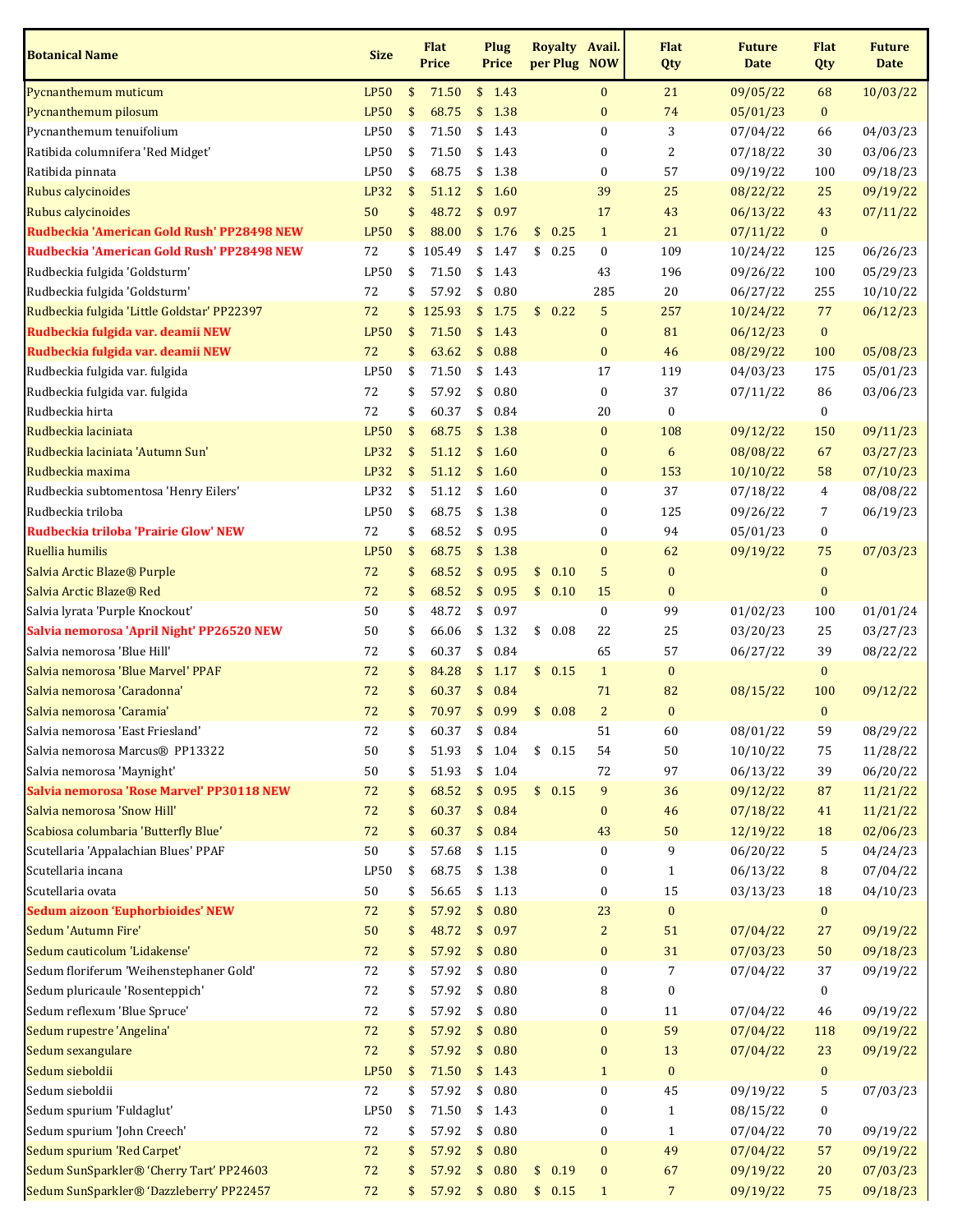| <b>Botanical Name</b>                          | <b>Size</b> | <b>Flat</b><br><b>Price</b> |               | Plug<br><b>Price</b> |        |      | <b>Royalty Avail.</b><br>per Plug NOW | <b>Flat</b><br>Qty      | <b>Future</b><br><b>Date</b> | <b>Flat</b><br>Qty | <b>Future</b><br><b>Date</b> |
|------------------------------------------------|-------------|-----------------------------|---------------|----------------------|--------|------|---------------------------------------|-------------------------|------------------------------|--------------------|------------------------------|
| Sedum SunSparkler® 'Lime Zinger' PP24632       | 72          | \$<br>57.92                 |               | \$0.80               | \$0.19 |      | $\boldsymbol{0}$                      | 30                      | 09/19/22                     | 20                 | 07/03/23                     |
| Sedum telphinum 'Autumn Joy'                   | 50          | \$<br>48.72                 | \$            | 0.97                 |        |      | 0                                     | 90                      | 09/19/22                     | 38                 | 07/03/23                     |
| Sedum ternatum 'Larinem Park'                  | LP32        | \$<br>51.12                 | \$            | 1.60                 |        |      | 0                                     | 34                      | 07/04/22                     | 20                 | 07/25/22                     |
| Sedum ternatum 'Larinem Park'                  | 72          | \$<br>57.92                 | \$            | 0.80                 |        |      | $\pmb{0}$                             | 15                      | 08/15/22                     | 48                 | 09/12/22                     |
| Silene car. 'Short and Sweet'                  | 72          | \$<br>78.31                 | \$            | 1.09                 |        |      | $\mathbf{1}$                          | 17                      | 07/04/22                     | 23                 | 08/01/22                     |
| Sisyrinchium angustifolium 'Lucerne'           | 72          | \$<br>78.31                 |               | \$1.09               |        |      | $\pmb{0}$                             | 141                     | 10/03/22                     | 336                | 02/27/23                     |
| Sisyrinchium angustifolium 'Suwannee' NEW      | 72          | \$<br>78.31                 |               | \$1.09               |        |      | $\boldsymbol{0}$                      | 80                      | 08/08/22                     | $\bf{0}$           |                              |
| Solidago caesia                                | <b>LP50</b> | \$<br>68.75                 | \$            | 1.38                 |        |      | 0                                     | 172                     | 09/12/22                     | 150                | 09/11/23                     |
| Solidago flexicaulis                           | LP50        | \$<br>71.50                 | \$            | 1.43                 |        |      | 2                                     | 100                     | 04/03/23                     | 100                | 08/21/23                     |
| Solidago graminifolia                          | <b>LP50</b> | \$<br>68.75                 | \$            | 1.38                 |        |      | $\sqrt{3}$                            | 20                      | 08/08/22                     | 100                | 07/31/23                     |
| Solidago Little Lemon® PP17297                 | 50          | \$<br>56.65                 | $\frac{1}{2}$ | 1.13                 | \$0.17 |      | $\overline{c}$                        | 30                      | 01/09/23                     | 30                 | 02/06/23                     |
| Solidago odora                                 | <b>LP50</b> | \$<br>68.75                 | \$            | 1.38                 |        |      | $\overline{4}$                        | 93                      | 09/05/22                     | 78                 | 05/29/23                     |
| Solidago rugosa 'Fireworks'                    | LP50        | \$<br>71.50                 | \$            | 1.43                 |        |      | $\pmb{0}$                             | 20                      | 06/27/22                     | 8                  | 07/04/22                     |
| Solidago rugosa 'Fireworks'                    | 50          | \$<br>58.92                 |               | \$1.18               |        |      | 3                                     | 25                      | 07/11/22                     | 35                 | 08/08/22                     |
| Solidago sempervirens                          | LP50        | \$<br>68.75                 | \$            | 1.38                 |        |      | $\pmb{0}$                             | 36                      | 10/03/22                     | 100                | 10/02/23                     |
| Solidago 'Solar Cascade'                       | 50          | \$<br>56.65                 | \$            | 1.13                 |        |      | $\boldsymbol{6}$                      | $\overline{7}$          | 06/13/22                     | 36                 | 07/25/22                     |
| Solidago 'Solar Cascade'                       | <b>LP50</b> | \$<br>68.75                 | \$            | 1.38                 |        |      | $\bf{0}$                              | 13                      | 07/04/22                     | 47                 | 09/05/22                     |
| Solidago sphacelata 'Golden Fleece'            | 50          | \$<br>58.92                 | \$            | 1.18                 |        |      | 49                                    | 30                      | 08/15/22                     | 35                 | 09/19/22                     |
| Stachys 'Helene Von Stein'                     | 50          | \$<br>51.93                 | \$            | 1.04                 |        |      | $\overline{c}$                        | 75                      | 10/10/22                     | 75                 | 11/14/22                     |
| Stachys monieri 'Hummelo'                      | 50          | \$<br>51.93                 |               | \$1.04               |        |      | 250                                   | 50                      | 10/31/22                     | 50                 | 11/14/22                     |
| Stachys 'Silver Carpet'                        | 50          | \$<br>51.93                 |               | \$1.04               |        |      | $\mathbf{1}$                          | 25                      | 10/10/22                     | 25                 | 11/14/22                     |
| Stokesia laevis 'Peachie's Pick'               | 50          | \$<br>82.08                 |               | \$1.64               |        |      | $\bf{0}$                              | 54                      | 04/10/23                     | 37                 | 07/03/23                     |
| Stylophorum diphyllum                          | LP32        | \$<br>60.91                 | \$            | 1.90                 |        |      | $\bf{0}$                              | 181                     | 03/06/23                     | $\bf{0}$           |                              |
| Thalictrum rochebrunianum                      | 50          | \$<br>66.06                 | \$            | 1.32                 |        |      | $\bf{0}$                              | 36                      | 08/08/22                     | 57                 | 05/15/23                     |
| Thermopsis villosa                             | LP50        | \$<br>68.75                 | \$            | 1.38                 |        |      | $\pmb{0}$                             | 23                      | 08/08/22                     | 100                | 08/28/23                     |
| Tiarella cordifolia                            | LP32        | \$<br>78.65                 | \$            | 2.46                 |        |      | 5                                     | 234                     | 07/25/22                     | 250                | 11/07/22                     |
| Tiarella cordifolia                            | 72          | \$<br>125.93                |               | \$1.75               |        |      | 72                                    | 8                       | 10/17/22                     | 121                | 12/19/22                     |
| Tiarella cordifolia 'Brandywine'               | <b>LP32</b> | \$<br>69.55                 | \$            | 2.17                 |        |      | $\bf{0}$                              | 23                      | 07/11/22                     | 119                | 11/07/22                     |
| Tiarella cordifolia 'Brandywine'               | 72          | \$125.93                    |               | \$1.75               |        |      | $\bf{0}$                              | 30                      | 07/25/22                     | 75                 | 01/16/23                     |
| Tiarella cordifolia 'Running Tapestry'         | LP32        | \$<br>69.55                 | \$            | 2.17                 |        |      | $\bf{0}$                              | 123                     | 01/23/23                     | 58                 | 02/20/23                     |
| Tiarella cordifolia 'Running Tapestry'         | 72          | \$<br>125.93                | \$            | 1.75                 |        |      | $\boldsymbol{0}$                      | 46                      | 01/02/23                     | 85                 | 01/23/23                     |
| Tiarella cordifolia var. collina 'Oakleaf'     | LP32        | \$<br>69.55                 | \$            | 2.17                 |        |      | 0                                     | 16                      | 08/08/22                     | 60                 | 01/30/23                     |
| Tiarella cordifolia var. collina 'Oakleaf'     | 72          | \$125.93                    | \$            | 1.75                 |        |      | 0                                     | $\overline{\mathbf{c}}$ | 07/04/22                     | $\sqrt{46}$        | 02/06/23                     |
| Tiarella 'Elizabeth Oliver'                    | 72          | \$<br>125.93                | \$            | 1.75                 |        |      | $\bf{0}$                              | $\overline{4}$          | 06/27/22                     | 59                 | 01/09/23                     |
| Tradescantia ohiensis                          | <b>LP50</b> | \$<br>68.75                 |               | \$1.38               |        |      | $\bf{0}$                              | 88                      | 09/05/22                     | 150                | 09/04/23                     |
| Tradescantia 'Sweet Kate'                      | 50          | \$<br>86.11                 |               | \$1.72               |        |      | $\pmb{0}$                             | 182                     | 09/12/22                     | 64                 | 11/21/22                     |
| Tricyrtis formosana 'Gilt Edge'                | 50          | \$<br>56.65                 |               | \$1.13               |        |      | 13                                    | 20                      | 06/13/22                     | 21                 | 09/19/22                     |
| Tricyrtis formosana 'Samurai'                  | 50          | \$<br>56.65                 | \$            | 1.13                 |        |      | $\pmb{0}$                             | 29                      | 08/15/22                     | 5                  | 09/12/22                     |
| Tricyrtis hirta Miyazaki Hybrids               | 50          | \$<br>56.65                 |               | \$1.13               |        |      | 2                                     | 16                      | 08/29/22                     | 40                 | 08/28/23                     |
| Tricyrtis 'Sinonome'                           | 50          | \$<br>56.65                 | \$            | 1.13                 |        |      | $\overline{4}$                        | 29                      | 10/17/22                     | 30                 | 11/14/22                     |
| Verbena hastata                                | <b>LP50</b> | \$<br>68.75                 |               | \$1.38               |        |      | $\bf{0}$                              | 57                      | 08/01/22                     | 50                 | 04/17/23                     |
| Verbena 'Homestead Purple'                     | 72          | \$<br>57.92                 |               | \$0.80               |        |      | $\overline{4}$                        | 25                      | 12/19/22                     | 12                 | 01/16/23                     |
| Verbena stricta                                | LP50        | \$<br>68.75                 |               | \$1.38               |        |      | 0                                     | 7                       | 07/04/22                     | $\bf{0}$           |                              |
| Vernonia 'Summer's Surrender' PP28475          | LP50        | \$<br>88.00                 |               | \$1.76               | \$0.20 |      | 0                                     | 28                      | 07/11/22                     | 0                  |                              |
| Vernonia 'Summer's Swan Song' PP28556          | 50          | \$<br>73.65                 |               | \$1.47               | \$     | 0.20 | 0                                     | 3                       | 07/25/22                     | $\boldsymbol{0}$   |                              |
| Vernonia lettermannii 'Iron Butterfly'         | <b>LP50</b> | \$<br>88.00                 |               | \$1.76               | \$     | 0.10 | $\bf{0}$                              | 114                     | 10/03/22                     | 49                 | 05/15/23                     |
| Vernonia lettermannii 'Iron Butterfly'         | 50          | \$<br>75.90                 |               | \$1.52               | \$0.10 |      | $\pmb{0}$                             | 15                      | 08/22/22                     | 49                 | 10/17/22                     |
| Vernonia noveboracensis                        | <b>LP50</b> | \$<br>68.75                 |               | \$1.38               |        |      | $\overline{7}$                        | 130                     | 09/05/22                     | 46                 | 07/03/23                     |
| Veronica spicata 'Glory' Royal Candles PP18932 | 72          | \$<br>60.37                 | \$            | 0.84                 | \$0.17 |      | $\boldsymbol{0}$                      | 38                      | 06/27/22                     | 11                 | 07/11/22                     |
| Veronicastrum virginicum                       | LP50        | \$<br>68.75                 |               | \$1.38               |        |      | 0                                     | 150                     | 08/29/22                     | 66                 | 06/26/23                     |
| Zizia aurea                                    | LP50        | \$<br>71.50                 |               | \$1.43               |        |      | 0                                     | 17                      | 08/15/22                     | 73                 | 04/10/23                     |
| <b>Grasses</b>                                 |             |                             |               |                      |        |      |                                       |                         |                              |                    |                              |
| <b>Acorus americanus</b>                       | <b>LP50</b> | \$<br>68.75                 |               | \$1.38               |        |      | $\boldsymbol{0}$                      | 98                      | 08/08/22                     | 150                | 08/07/23                     |
| Andropogon gerardii                            | <b>LP50</b> | \$<br>68.75                 | \$            | 1.38                 |        |      | $\bf{0}$                              | 43                      | 09/05/22                     | 50                 | 06/26/23                     |
| Andropogon virginicus                          | LP50        | \$<br>68.75                 | \$            | 1.38                 |        |      | 0                                     | 148                     | 09/26/22                     | 150                | 05/15/23                     |
| Bouteloua curtipendula                         | LP50        | \$<br>68.75                 |               | \$1.38               |        |      | 34                                    | 197                     | 09/26/22                     | 150                | 04/24/23                     |
|                                                |             |                             |               |                      |        |      |                                       |                         |                              |                    |                              |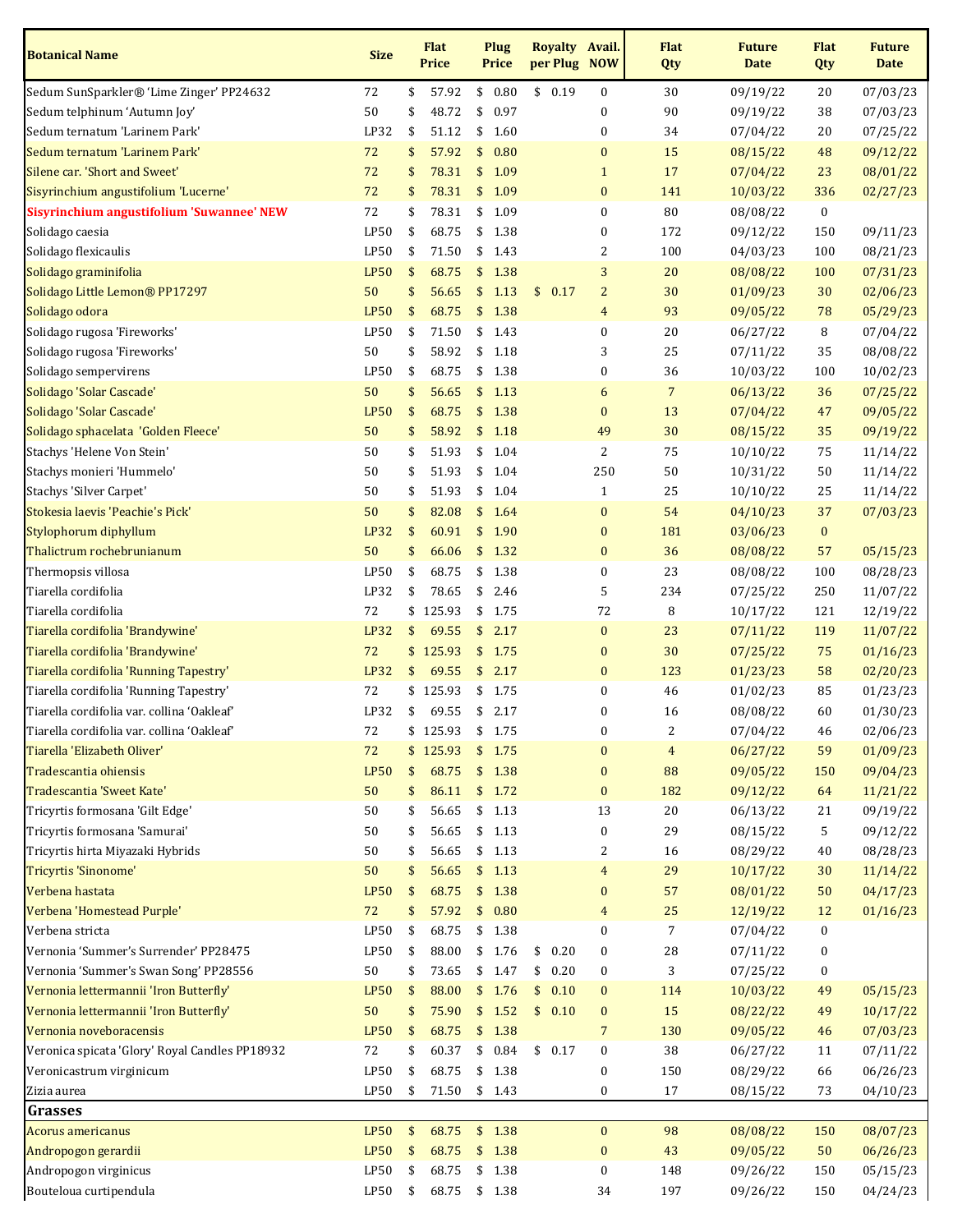| <b>Botanical Name</b>                         | <b>Size</b> |            | <b>Flat</b><br><b>Price</b> |               | Plug<br><b>Price</b> | Royalty Avail.<br>per Plug NOW |                  | <b>Flat</b><br>Qty | <b>Future</b><br><b>Date</b> | <b>Flat</b><br>Qty | <b>Future</b><br><b>Date</b> |
|-----------------------------------------------|-------------|------------|-----------------------------|---------------|----------------------|--------------------------------|------------------|--------------------|------------------------------|--------------------|------------------------------|
| Calamagrostis × acut. 'Karl Foerster'         | LP50        | \$         | 88.00                       |               | \$1.76               |                                | $\boldsymbol{0}$ | 63                 | 09/05/22                     | 200                | 02/06/23                     |
| Calamagrostis × acut. 'Karl Foerster'         | 50          | \$         | 66.06                       | \$            | 1.32                 |                                | $\mathbf{1}$     | 250                | 12/05/22                     | 196                | 01/16/23                     |
| Calamagrostis brachytricha                    | 50          | \$         | 66.06                       | \$            | 1.32                 |                                | $\pmb{0}$        | 73                 | 12/19/22                     | 89                 | 12/18/23                     |
| Chasmanthium latifolium                       | 50          | \$         | 66.06                       | \$            | 1.32                 |                                | 67               | 197                | 09/19/22                     | 200                | 09/18/23                     |
| Chasmanthium latifolium                       | LP50        | \$         | 68.75                       | \$            | 1.38                 |                                | $\pmb{0}$        | 199                | 10/03/22                     | 128                | 05/22/23                     |
| Deschampsia ces. 'Goldtau'                    | LP32        | \$         | 69.55                       | \$            | 2.17                 |                                | 187              | 180                | 12/12/22                     | 147                | 02/20/23                     |
| Deschampsia cespitosa                         | LP50        | \$         | 68.75                       | \$            | 1.38                 |                                | 29               | 183                | 09/12/22                     | 190                | 05/01/23                     |
| Deschampsia flexuosa                          | <b>LP50</b> | \$         | 71.50                       | \$            | 1.43                 |                                | $\bf{0}$         | 44                 | 10/10/22                     | 200                | 05/22/23                     |
| Eragrostis spectabilis                        | <b>LP50</b> | \$         | 71.50                       | \$            | 1.43                 |                                | $\bf{0}$         | 234                | 08/15/22                     | 377                | 10/03/22                     |
| Festuca glauca Beyond Blue™ PP23307           | 50          | \$         | 66.06                       | \$            | 1.32                 | 0.25<br>\$                     | 30               | 70                 | 11/28/22                     | 40                 | 03/27/23                     |
| <b>Hakonechloa macra NEW</b>                  | LP32        | \$         | 87.74                       | \$            | 2.74                 |                                | $\pmb{0}$        | 150                | 03/27/23                     | 150                | 04/01/24                     |
| Juncus Blue Arrow                             | 72          | \$         | 78.31                       | \$            | 1.09                 |                                | 5                | $\boldsymbol{0}$   |                              | 0                  |                              |
| Juncus effusus                                | LP50        | \$         | 71.50                       | \$            | 1.43                 |                                | 314              | 194                | 09/12/22                     | 360                | 12/12/22                     |
| Juncus tenuis                                 | <b>LP50</b> | \$         | 68.75                       | \$            | 1.38                 |                                | $\bf{0}$         | 96                 | 09/26/22                     | 100                | 05/15/23                     |
| Muhlenbergia capillaris                       | 50          | \$         | 66.06                       | \$            | 1.32                 |                                | $\bf{0}$         | $\overline{4}$     | 07/11/22                     | 13                 | 08/08/22                     |
| Muhlenbergia reverchonii UNDAUNTED®           | 50          | \$         | 66.06                       |               | \$1.32               | \$<br>0.09                     | $\bf{0}$         | 25                 | 08/08/22                     | 10                 | 07/10/23                     |
| Panicum 'Cape Breeze' PP24895                 | LP50        | \$         | 99.00                       | \$            | 1.98                 | \$<br>0.20                     | $\overline{4}$   | 70                 | 05/22/23                     | 0                  |                              |
| Panicum 'Cape Breeze' PP24895                 | 50          | \$         | 86.11                       | \$            | 1.72                 | \$<br>0.20                     | 8                | 89                 | 05/22/23                     | $\boldsymbol{0}$   |                              |
| Panicum virgatum                              | LP50        | \$         | 71.50                       | \$            | 1.43                 |                                | $\boldsymbol{0}$ | 391                | 10/10/22                     | 350                | 05/15/23                     |
| Schizachyrium scop 'Standing Ovation' PP25202 | 50          | \$         | 82.08                       | \$            | 1.64                 | \$<br>0.20                     | $\bf{0}$         | $\overline{c}$     | 06/20/22                     | 195                | 04/10/23                     |
| Schizachyrium scop 'Standing Ovation' PP25202 | <b>LP50</b> | \$         | 99.00                       | $\frac{1}{2}$ | 1.98                 | \$0.20                         | $\bf{0}$         | $\mathbf{1}$       | 07/11/22                     | 162                | 05/08/23                     |
| Schizachyrium scoparium                       | <b>LP50</b> | \$         | 71.50                       | \$            | 1.43                 |                                | $\bf{0}$         | 174                | 10/10/22                     | 200                | 05/29/23                     |
| Scirpus cyperinus                             | LP50        | \$         | 68.75                       | \$            | 1.38                 |                                | $\boldsymbol{0}$ | 100                | 08/08/22                     | 100                | 07/17/23                     |
| Scirpus validus                               | LP50        | \$         | 68.75                       | \$            | 1.38                 |                                | $\mathbf{1}$     | 111                | 08/01/22                     | 100                | 07/31/23                     |
| Sorghastrum nutans                            | LP50        | \$         | 88.00                       | \$            | 1.76                 |                                | $\pmb{0}$        | 91                 | 09/26/22                     | 100                | 07/10/23                     |
| Sorghastrum nutans Golden Sunset™ PPAF NEW    | 50          | \$         | 100.61                      | \$            | 2.01                 | \$<br>0.25                     | 32               | 199                | 07/10/23                     | 200                | 07/08/24                     |
| Sorghastrum nutans Golden Sunset™ PPAF NEW    | <b>LP50</b> |            | \$104.50                    | \$            | 2.09                 | \$0.25                         | $\overline{2}$   | 148                | 07/10/23                     | 125                | 07/08/24                     |
| Sporobolus heterolepis                        | 50          | \$         | 82.08                       |               | \$1.64               |                                | $\bf{0}$         | 194                | 05/29/23                     | 500                | 06/19/23                     |
| Sporobolus heterolepis                        | LP50        | \$         | 88.00                       |               | \$1.76               |                                | $\boldsymbol{0}$ | 519                | 09/12/22                     | 422                | 09/19/22                     |
| <b>Sedges</b>                                 |             |            |                             |               |                      |                                |                  |                    |                              |                    |                              |
| Carex amphibola                               | LP32        | \$         | 56.20                       | \$            | 1.76                 |                                | $\mathbf{1}$     | 95                 | 09/12/22                     | 400                | 12/12/22                     |
| Carex appalachica                             | <b>LP32</b> | \$         | 60.91                       | $\sqrt{5}$    | 1.90                 |                                | 61               | 228                | 07/25/22                     | 181                | 09/05/22                     |
| <b>Carex cherokeensis</b>                     | LP32        | $\sqrt{5}$ | 60.91                       |               | \$1.90               |                                | 168              | 200                | 11/28/22                     | 200                | 01/23/23                     |
| Carex dol. 'Kaga-nishiki' Gold Fountains™     | <b>LP32</b> | \$         | 60.91                       | \$            | 1.90                 |                                | 83               | $\bf{0}$           |                              | $\bf{0}$           |                              |
| Carex eburnea                                 | LP32        | \$         | 60.91                       |               | \$1.90               |                                | $\boldsymbol{0}$ | $18\,$             | 07/25/22                     | 72                 | 09/05/22                     |
| Carex flaccosperma                            | LP32        | \$         | 56.20                       |               | \$1.76               |                                | $\boldsymbol{0}$ | $\mathbf{1}$       | 06/13/22                     | 35                 | 08/08/22                     |
| Carex lax. Bunny Blue® 'Hobb'                 | LP32        | \$         | 56.20                       |               | \$1.76               | \$0.15                         | $\pmb{0}$        | 10                 | 08/22/22                     | 21                 | 09/26/22                     |
| Carex morrowii 'Ice Dance'                    | LP32        | \$         | 60.91                       | \$            | 1.90                 |                                | 26               | 134                | 06/20/22                     | 290                | 01/09/23                     |
| Carex musk. 'Little Midge'                    | LP32        | \$         | 60.91                       | $\frac{1}{2}$ | 1.90                 |                                | $\mathbf{1}$     | $\bf{0}$           |                              | $\bf{0}$           |                              |
| Carex muskingumensis                          | <b>LP50</b> | \$         | 68.75                       | \$            | 1.38                 |                                | 76               | 39                 | 06/27/22                     | 75                 | 09/19/22                     |
| Carex oshimensis 'Evergold'                   | LP32        | \$         | 69.55                       | \$            | 2.17                 |                                | 2                | 283                | 04/10/23                     | 500                | 04/01/24                     |
| Carex pensylvanica                            | LP32        | \$         | 60.91                       |               | \$1.90               |                                | $\boldsymbol{0}$ | 882                | 08/22/22                     | 136                | 09/12/22                     |
| Carex plantaginea                             | LP32        | \$         | 56.20                       |               | \$1.76               |                                | $\boldsymbol{0}$ | 159                | 10/17/22                     | 121                | 04/17/23                     |
| Carex radiata                                 | <b>LP32</b> | \$         | 60.91                       | \$            | 1.90                 |                                | $\pmb{0}$        | 150                | 11/21/22                     | 150                | 01/02/23                     |
| <b>Carex 'Silver Sceptre'</b>                 | LP32        | \$         | 56.20                       | \$            | 1.76                 |                                | 247              | 152                | 01/09/23                     | $\bf{0}$           |                              |
| Carex stricta                                 | <b>LP50</b> | \$         | 68.75                       | $\frac{1}{2}$ | 1.38                 |                                | 158              | 193                | 10/03/22                     | 150                | 05/22/23                     |
| Carex vulpinoidea                             | LP50        | \$         | 68.75                       |               | \$1.38               |                                | $\bf{0}$         | 112                | 06/20/22                     | 283                | 09/05/22                     |
| Ferns                                         |             |            |                             |               |                      |                                |                  |                    |                              |                    |                              |
| Adiantum pedatum                              | LP32        | \$         | 69.55                       |               | \$2.17               |                                | $\bf{0}$         | 181                | 10/17/22                     | 364                | 04/03/23                     |
| Athyrium 'Godzilla'                           | LP32        | \$         | 69.55                       |               | \$2.17               |                                | $\pmb{0}$        | 94                 | 04/24/23                     | 163                | 05/15/23                     |
| Athyrium × 'Ghost'                            | LP32        | \$         | 69.55                       | \$            | 2.17                 |                                | $\bf{0}$         | 132                | 04/24/23                     | $\bf{0}$           |                              |
| Athyrium angustum for. rubellum 'Lady in Red' | LP32        | \$         | 69.55                       | \$            | 2.17                 |                                | $\pmb{0}$        | 135                | 10/10/22                     | 267                | 05/29/23                     |
| Athyrium filix-femina                         | LP32        | \$         | 69.55                       | \$            | 2.17                 |                                | $\pmb{0}$        | 60                 | 10/17/22                     | 51                 | 04/17/23                     |
| Athyrium filix-femina 'Victoriae'             | LP32        | \$         | 69.55                       | \$            | 2.17                 |                                | $\boldsymbol{0}$ | 125                | 03/27/23                     | 0                  |                              |
| Athyrium niponicum 'Regal Red'                | LP32        | \$         | 69.55                       | \$            | 2.17                 |                                | 52               | 115                | 07/04/22                     | 95                 | 04/17/23                     |
| Athyrium niponicum var. pictum                | $LP32$ \$   |            | 69.55 \$ 2.17               |               |                      |                                | $\mathbf{0}$     | $\overline{2}$     | 06/20/22                     | 136                | 10/10/22                     |
|                                               |             |            |                             |               |                      |                                |                  |                    |                              |                    |                              |